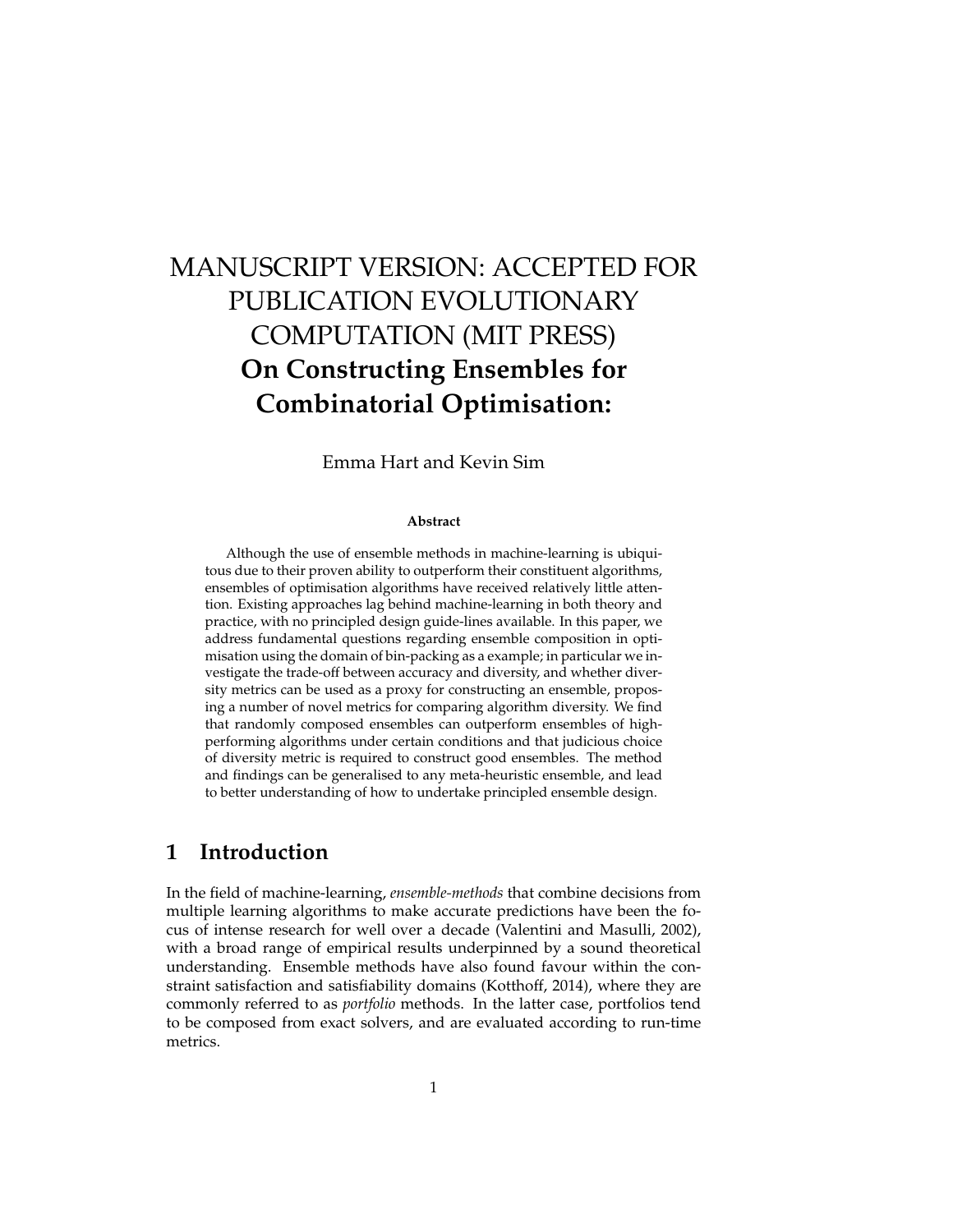On the other hand, research in ensemble-methods using meta-heuristic algorithms (in which solution quality rather than run-time is the driving factor) lags behind machine-learning and satisfiability research in both theory and practice. Some recent work exists in which algorithm portfolios are constructed from multiple, well-known population-based optimisation algorithms (Vrugt et al., 2009; Peng et al., 2010; Tang et al., 2014; Yuen and Zhang, 2015); other recent work uses genetic programming to evolve ensembles that contain novel algorithms (Hart and Sim, 2016; Park et al., 2015), which cooperate to produce solutions. However, given the detailed theory from machine-learning that offers insight into *how* to design good ensembles, current approaches have a number of weaknesses.

The first concerns size. The most effective classification ensembles contain hundreds of classifiers (Breiman, 2001), an explicit design decision substantiated by theory. In contrast, the population-based method listed above typically contain  $\leq 5$  algorithms. Limiting the size of the pool in this manner places an upper bound on potential performance. A large number of theoretical studies in machine learning recognise *diversity* as a key characteristic of a successful ensemble Kuncheva and Whitaker (2003): with regard to classification, negatively correlated classifiers result in reduced error compared uncorrelated classifiers, which in turn reduce error in comparison to correlated classifiers. Note that the cited studies refer to *functional diversity*, that is, classifiers must exhibit differences in behaviour, as opposed to being structurally diverse in terms of their design. Investigating agent-based problem solving methods, Hong and Page (2004) go even further in showing that diversity can trump ability. The most common approach in meta-heuristic optimisation is to construct the ensemble from well-known algorithms, typically those that are high-performing on common benchmarks (Vrugt et al., 2009; Grobler et al., 2015; Yuen and Zhang, 2015). This choice almost certainly restricts diversity: most 'good' algorithms are labelled as such as they tend to perform well across the majority of problems in a benchmark set. More recent research has seen some effort directed towards selecting good combinations of algorithms for the portfolio, based on notions of algorithm *complementarity* (Peng et al., 2010; Yuen and Zhang, 2015). However, even these approaches still restrict the pool from which algorithms are chosen to the same small sets of well-known algorithm algorithms previously used, which as we have pointed out, inevitably comprises diversity. Furthermore, the concept of diversity or complementarity in meta-heuristic optimisation algorithms is ill-defined. Peng et al. (2010); Yuen and Zhang (2015) both note that current notions of the concept are vague and that more precise measures and understanding of complementarity are necessary. In addition, even if precise definitions are available, in a machine-learning context Tang et al. (2006) illustrate that from a practical perspective, selecting the *right* diversity measure is not easy.

In order to move the use of ensembles in optimisation forward, some basic questions need to be answered to gain the necessary insights required to construct useful ensembles. These include what algorithms to consider for inclusion, and how better to select an optimal mix for the ensemble. Specifcally,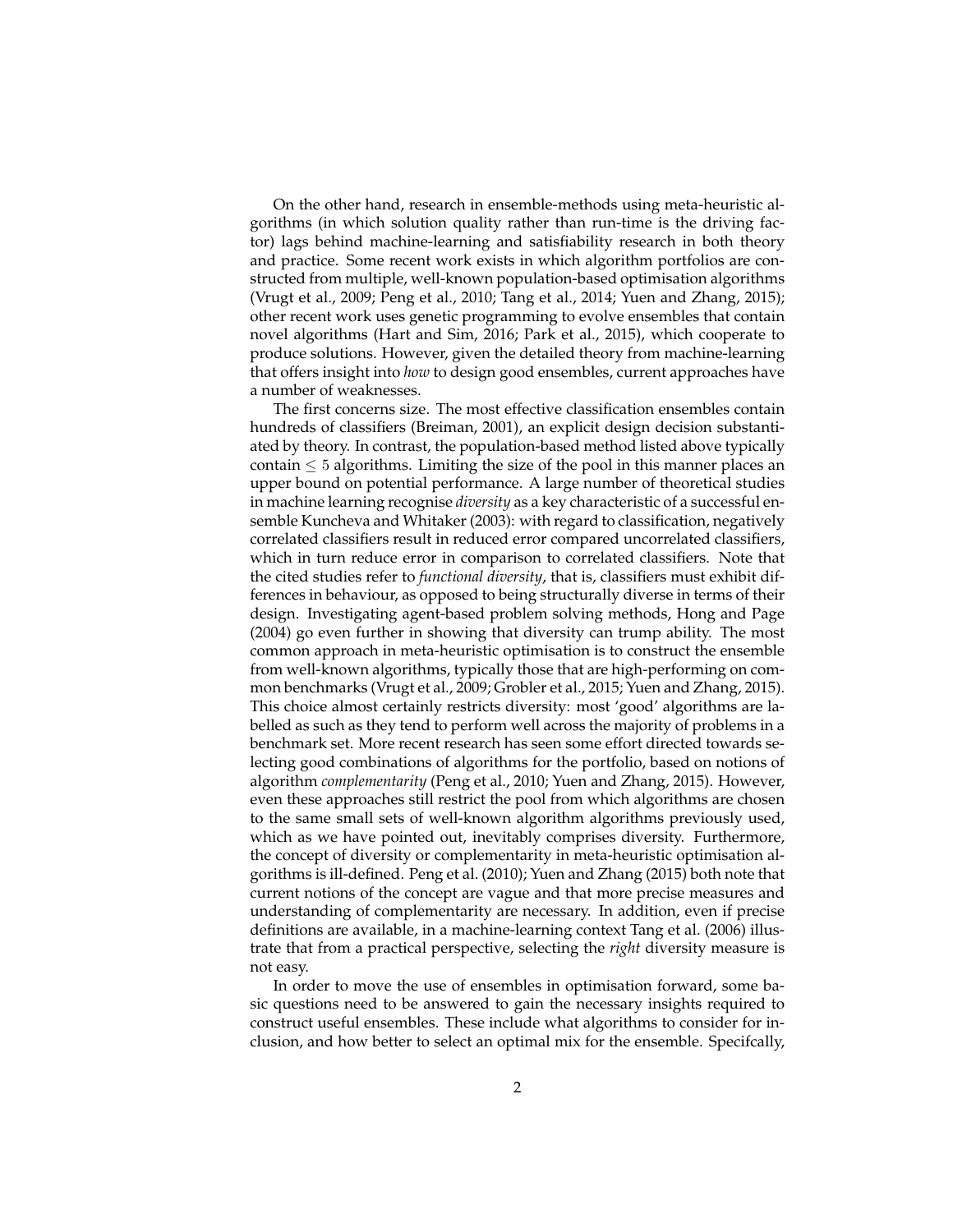we consider these questions:

- Is there a trade-off between the diversity and accuracy of the component algorithms in an ensemble? (i.e. do we have to sacrifice accuracy in order to increase diversity?)
- Under what conditions (if any) does an ensemble composed of functionally diverse algorithms outperform an ensemble of high-quality algorithms?
- Is diversity an appropriate proxy for constructing an ensemble: if so, what diversity measure is best?

We develop a general methodology to answer these questions, involving the creation of a very large pool of algorithms of wide-ranging ability that can be used to construct an ensemble, and a large pool of benchmarks to evaluate performance against. Bin-packing is selected as a representative domain in combinatorial optimisation, and 1370 instances are collated from the literature to use as a test-bed. To facilitate generation of a very large set of algorithms, we define an algorithm as a sequence of well-known packing heuristics, which is applied repeatedly until a solution is created. Using a sequence of length 3 created from 9 potential packing heuristics, we generate  $9^3 = 729$  algorithms. Note that the method is not restricted to either bin-packing or algorithms created as just described. The latter are used to simply facilitate an in-depth experimental study, and can be replaced by any optimisation algorithm, whether they operate on a single individual or are population-based, and whether they are stochastic or deterministic. The goal is not to conduct a comparison of ensembles to other methods but instead to gain fundamental insights into how to construct ensembles for use in optimisation.

The main contributions are as follows. First, we provide empirical evidence of the conditions under which a random group of algorithms will outperform a group containing algorithms that are individually strong. We propose new methods for defining the behavioural diversity of an algorithm and use these to illustrate the trade-off between diversity and ability. Finally, we examine a set of metrics for measuring ensemble diversity and use these to construct novel ensembles, showing that as previously observed in machine-learning, judicious selection of an appropriate diversity metric is crucial. The paper considerably extends current understanding of ensembles in optimisation by considering ensembles containing up to 100 members, a set of 729 candidate algorithms, and defining and evaluating explicit measures of diversity. Its method can be extended to include any type of algorithm in which behavioural diversity can be measured against a reference set of functions.

### **2 Background**

Existing portfolio approaches fall into two categories: those in which the portfolio is used to solve a single instance, and those in which a large set of in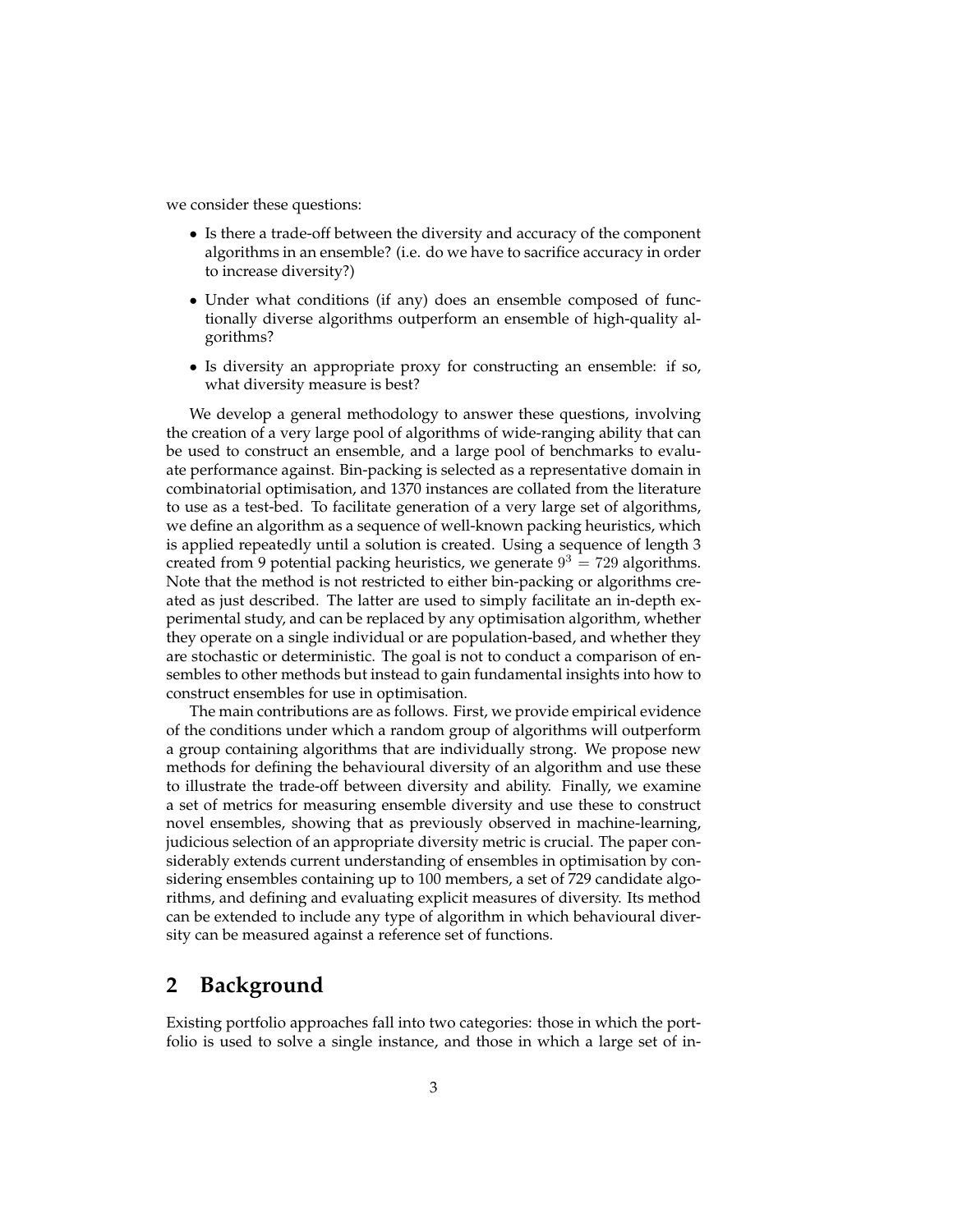stances are solved.

In the former category, Grobler et al. (2015) describe a portfolio approach that uses multiple pre-defined population-based algorithms during the search for a solution to an individual instance of a problem. A budget of evaluations is divided between the ensemble of algorithms, with a control algorithm determining the most appropriate algorithm to allocate to each member of the population at a given iteration. At the start, all algorithms in the ensemble are simultaneously applied to the population, but the number is varied over time depending on the control strategy used. Four algorithms were used: a genetic algorithm, particle swarm optimisation algorithm (GCPSO), self-adaptive differential evolution algorithm with neighbourhood search (SaNSDE), and the covariance matrix adapting evolutionary strategy algorithm (CMAES). No specific rationale is given for the number of algorithms chosen other than that they are well known high-performing algorithms.

Also in the category of solving single instances, Vrugt and Robinson (2007) propose an algorithm called AMALGAM that uses simultaneous multi-method search to give computationally efficient solutions to multiobjective optimisation problems. Four algorithms are included in the ensemble (NSGA-II, particle swarm optimisation (PSO) (19), adaptive metropolis search (AMS), and differential evolution (DE). The authors state that these choices are based on the outcome of numerical experiments which demonstrates the four common algorithms are both mutually consistent and complementary, although no detail is given as to how these terms are defined in practice. They later created a variant for single-objective optimisation, AMALGAM-SO (Vrugt et al., 2009). This framework contained both stochastic and deterministic algorithms, including Covariance Matrix Adaptation (CMAES), an evolutionary strategy, a Genetic Algorithm (GA), Particle Swarm Optimiser (PSO), and Differential Evolution (DE). The ensemble was tested on a large set of multi and unimodal functions with promising results.

Recently, Yuen et al. (2016) proposed another novel multi-EA for solving a single instance in which multiple algorithms are executed independently with no exchange of information. Their algorithm predicts the fitness of each algorithm in the portfolio at some common future point by extrapolating the convergence curves of each algorithm. The winning algorithm is chosen and executed for one generation, before repeating the process of recalculating convergence curves for each algorithm. Similar to previously approaches, a portfolio of 4 algorithms is used, containing CMA-ES, a History driven Evolutionary Algorithm (HdEA), Particle Swarm Optimisation (PSO2011) and a self adaptive Differential Evolution (SaDE). The authors state that these algorithms are chosen because they represent current state of the art methods, and that they have different strengths and weaknesses, though no further detail is given. Their approaches is shown to perform better than the sum of its constituent parts on some instances, providing a synergistic effect. It also outperforms PAP and AMALAGAM-SO, as well as providing good results on a real-world problem.

In contrast to the above approaches that work in single instances, Peng et al. (2010) propose a portfolio approach which optimises performance over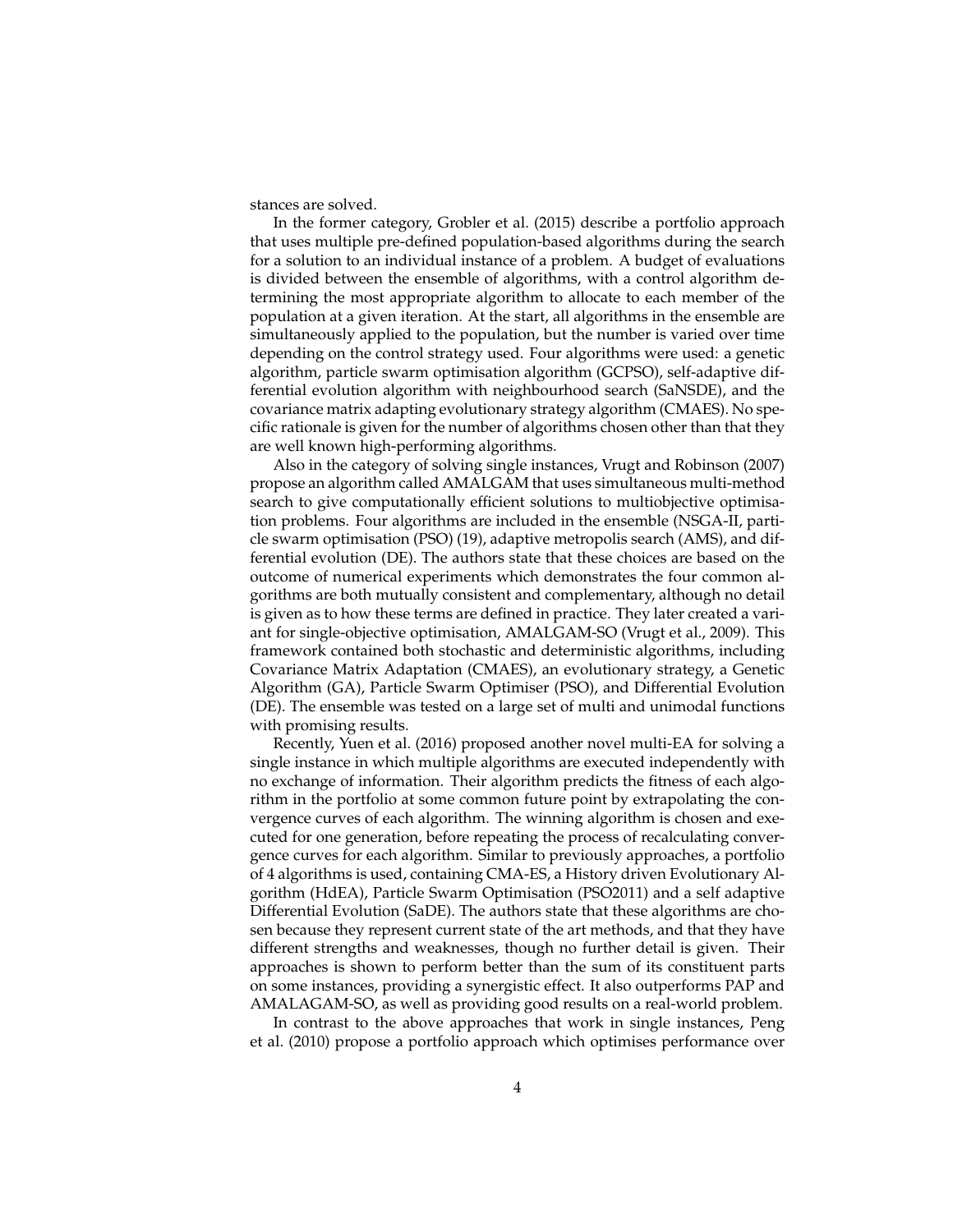a set of problems. PAP (Population-based Algorithm Portfolio) uses parallel subpopulations, operated on by different algorithms from the portfolio, with migration between populations. The portfolio contains four similar algorithms to those described above, including self-adaptive differential evolution with neighbourhood search (SaNSDE), a particle swarm optimiser with inertia weight (wPSO), generalised generation gap (G3) model with generic parent-centric recombination (PCX) operator (G3PCX) a and covariance matrix adaptation evolution strategy (CMA-ES). They evaluate ensembles of size 2,3,4 that employ different combinations of algorithms. Analysis of results showed that some high-performing ensembles of size 2 contained algorithms that performed well on different problem instances, backing up their intuition that *"constituent algorithms should not only employ different operators, but also exhibit different behaviours on the problem set"*. They also note that an ensemble of relatively "weak algorithms can be stronger than a single state-of- the-art algorithm, e.g, CMA-ES. The authors also attempt to provide a theoretical analysis to clarify the term 'complementary'. Their treatment results in the insight that the performance of an algorithm A1 on a problem should be above its average performance over the problem set when the performance of algorithm A2 is below its average performance and vice versa. They note that selecting two appropriate algorithms in this way should be trivial, but it will become increasingly difficult to find new algorithms to add. The authors suggest this may place some upper bound on the size of the portfolio.

Tang et al. (2014) extend PAP in a new algorithm EPM-PAP, that has an explicit algorithm selection module for constructing the portfolio. An *estimated performance matrix (EPM)* is constructed for each potential candidate, obtained by running algorithm  $j$  on each of the  $n$  problems  $r$  times. The selection problem is then formulated as a minimisation problem in which the aim is to select a portfolio of EAs that when used in a PAP instantiation are least likely be outperformed by any of the other candidate EAs available for PAP, using the EPMs to calculate probability. The authors discuss the issue of selecting *complementary* algorithms, acknowledging that the use of the term is vague and that a more precise method of describing an algorithm's behaviour is required if we are to gain a clearer understanding of the concept of complementarity.

Addressing the issue posed by Peng et al. (2010) that it becomes increasingly hard to find new algorithms that complement others in the portfolio, Park et al. (2015) propose a portfolio approach for solving job-shop scheduling problems in which genetic programming (GP) is used to evolve novel heuristics. A fixed-size ensemble of heuristics is evolved that *collaborate* to select the next operation to schedule. This contrasts to the above approaches in which portfolio algorithms tend to be executed independently. Their approach provide re-usable heuristics that are subsequently shown to perform well on unseen test instances. This model bears close resemblance to many machine-learning methods in which an ensemble of classifiers vote to determine the class of an instance (Breiman, 2001).

Another approach that uses genetic programming to create ensembles is first described in (Sim et al., 2015) in an application to bin-packing, and ex-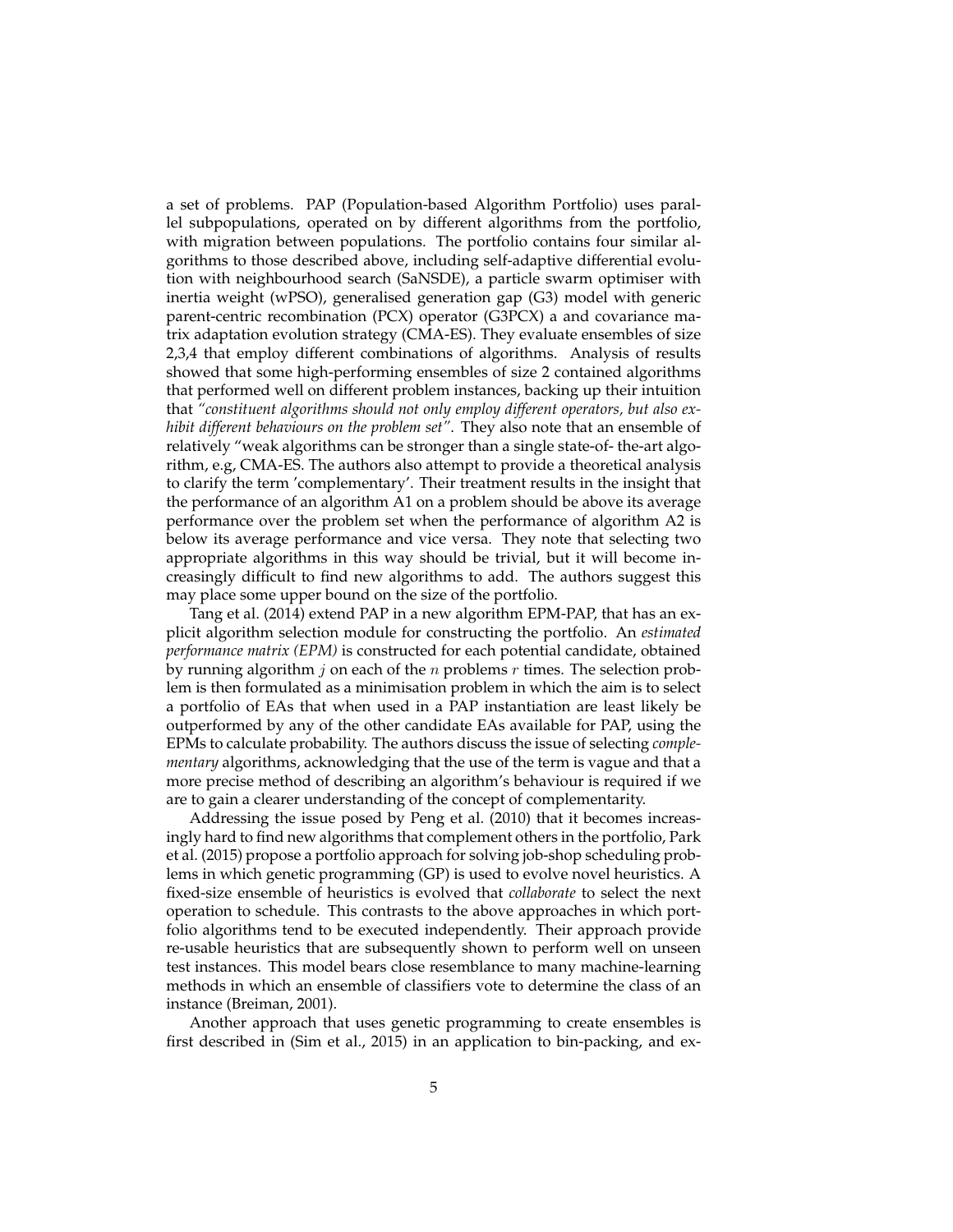tended to apply to job-shop scheduling in (Hart and Sim, 2016). As with (Park et al., 2015) their ensembles are applied to large sets of instances. Their method, dubbed NELLI, grows an ensemble, by using GP to evolve new constructive heuristics. A new heuristic is only added to the ensemble if it provides a better result on at least one instance than any other heuristic currently in ensemble. Each heuristic constructs an entire solution, with a greedy selection process applied to choose the most appropriate for an instance. Their results show that the ensembles are self-limiting in size. One possible explanation for this is that the same difficulty noted by Peng et al. (2010) arises, in that it becomes increasingly hard to evolve a new heuristic that does better on any instance as the ensemble grows. Alternatively, the terminal set used in the GP may limit the number of behaviourally distinct heuristics that can arise.

Finally, another ensemble approach in which the ensemble is explicitly grown is that of Yuen and Zhang (2015). They make use of a ranking method in which the algorithm with the lowest average rank on a suite of benchmark functions is added to the ensemble each cycle, where rank is calculated based on the lowest average number of evaluations. Given  $q$  algorithms, the average rankings of each are calculated, then the  $q$  by  $q$  covariance matrix of rank determined. The process determines the next algorithm  $n$  to be added to the current portfolio  $P$ , by choosing the algorithm that minimises the covariance  $(P, n)$ . The approach is tested on 25 functions from the CEC competition (Liang et al., 2013). Five algorithms were available for portfolio selection: CMA-ES, composite differential evolution CoDE, self-adaptive differential evolution SaDE, PSO and an artificial bee colony algorithm. The rationale behind this choice is that these algorithms would be the authors' algorithms of choice if they had to recommend them to outsiders.

### **3 Preliminaries**

We use the 1-d bin-packing domain to conduct our investigation. A brief background to the domain and problem instances used are given below.

#### **3.1 BinPacking**

The Bin Packing Problem (BPP) is defined as follows (Garey and Johnson, 1979): given a finite set O of numbers (the object sizes), C (the bins' capacity), find a packing of objects into bins that minimises the number of bins used N. A trivial fitness function can be defined simply as N. However this leads to a search landscape that lacks capacity to guide a search algorithm given that a very small number of optimal points in the space are lost in an exponential number of points where the fitness is just one unit above the optimum. In addition, the function does not discriminate between solutions in which the extra bin is packed to different extents. Hence, Falkenauer (1996) proposed a new cost function given in equation 1: this yields a value between 0 and 1, in which higher values indicate better solutions. If all bins are filled exactly to capacity,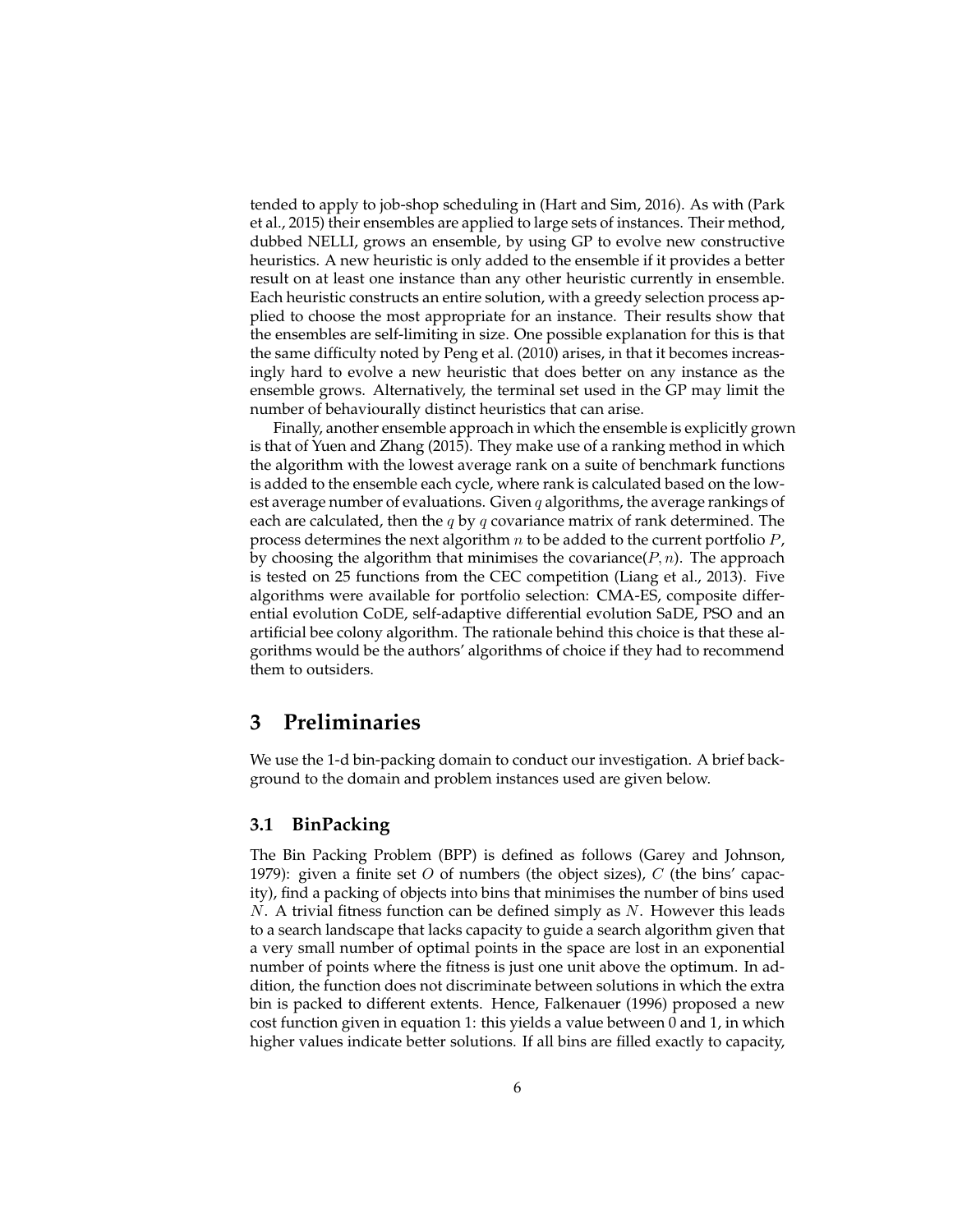Table 1: Benchmark bin-packing problems

| Data Set | capacity $(c)$ | $\boldsymbol{n}$ | $\omega$                                                                   |              | #Problems            |
|----------|----------------|------------------|----------------------------------------------------------------------------|--------------|----------------------|
| $ds_1$   | 100,120,150    | 50,100,200,500   | $[1,100]$ , $[20,100]$ , $[30,100]$                                        |              | $36 \times 20 = 720$ |
| $ds_3$   | 100000         | 200              | [20000,30000]                                                              |              | 10                   |
| FallU    | 150            | 120,250,500,1000 | [20, 100]                                                                  |              | $4 \times 20 = 80$   |
| FalT     |                | 60,120,249,501   | [0.25, 0.5]                                                                |              | $4 \times 20 = 80$   |
|          |                |                  |                                                                            |              |                      |
| Data Set | $\mathfrak{c}$ | $\eta$           | $\varpi$ (avg weight)                                                      | $\delta(\%)$ | # Problems           |
| $ds_2$   | 1000           | 50,100,200,500   | $\frac{c}{3}$ ,<br>$\bar{\mathbf{r}}$ ,<br>$\overline{7}$ , $\overline{9}$ | 20,50,90     | $48 \times 10 = 480$ |

the fitness is exactly 1; if all bins *except* the final bin are filled to capacity then the solution is optimal but has a value less than 1.

$$
f_i = \frac{\sum_{b=1}^{i=N} F_b/C)^k}{N}
$$
 (1)

where N is the number of bins actually used in the solution,  $F_b$  is the sum of sizes of the objects placed in bin  $n, C$  is the bin capacity, and  $k$  is a constant,  $k > 1$ . Here, we set  $k = 2$  in all experiments.

Many benchmark instances are available in the literature. Here, we use an aggregated set of 1370 instances as defined in table 1 and previously descibed in Sim et al. (2015).

#### **3.2 Bin-packing Algorithms**

Previous work in the hyper-heuristic domain has shown that novel bin-packing algorithms can be described by sequencing existing deterministic packing rules (Hart and Ross, 1998; Sim and Hart, 2014). Each rule is a *constructive* method that packs one or more items into a bin; superior performance is obtained by finding useful sequences when compared to packing all items with a single rule. The evolved sequence can be considered as a novel algorithm. In cases where the sequences contains deterministic rules, then it is common in the hyper-heuristic literature to refer to the sequence as a novel *heuristic*: we adopt this simpler terminology from now on in preference to the term algorithm, without loss of generality.

Given k potential rules, and a sequence of length l, then  $n = k<sup>l</sup>$  possible sequences can be specified. To solve an instance with a heuristic  $(k_1, k_2, ..., k_n)$ then rule  $k_1$  is first applied, followed by  $k_2$  etc. After applying rule  $k_n$ , if there are still remaining items, then rule  $k_1$  is reapplied, continuing in this manner until all items are packed

We select  $l = 9$  deterministic bin-packing rules to form heuristics. The 9 rules chosen were previously used in Sim and Hart (2014); note however, that any deterministic rules could have been chosen without loss of generality. Rules 1 to 5 are of the type best-n and work as follows. For  $n = 1$  to 5, best-n packs the best remaining *n* items into the available space, i.e. the items that together best fill the space. Best-1 packs the best single item, and is equivalent to the well-known first-fit descending rule. Best-2 packs the best remaining 2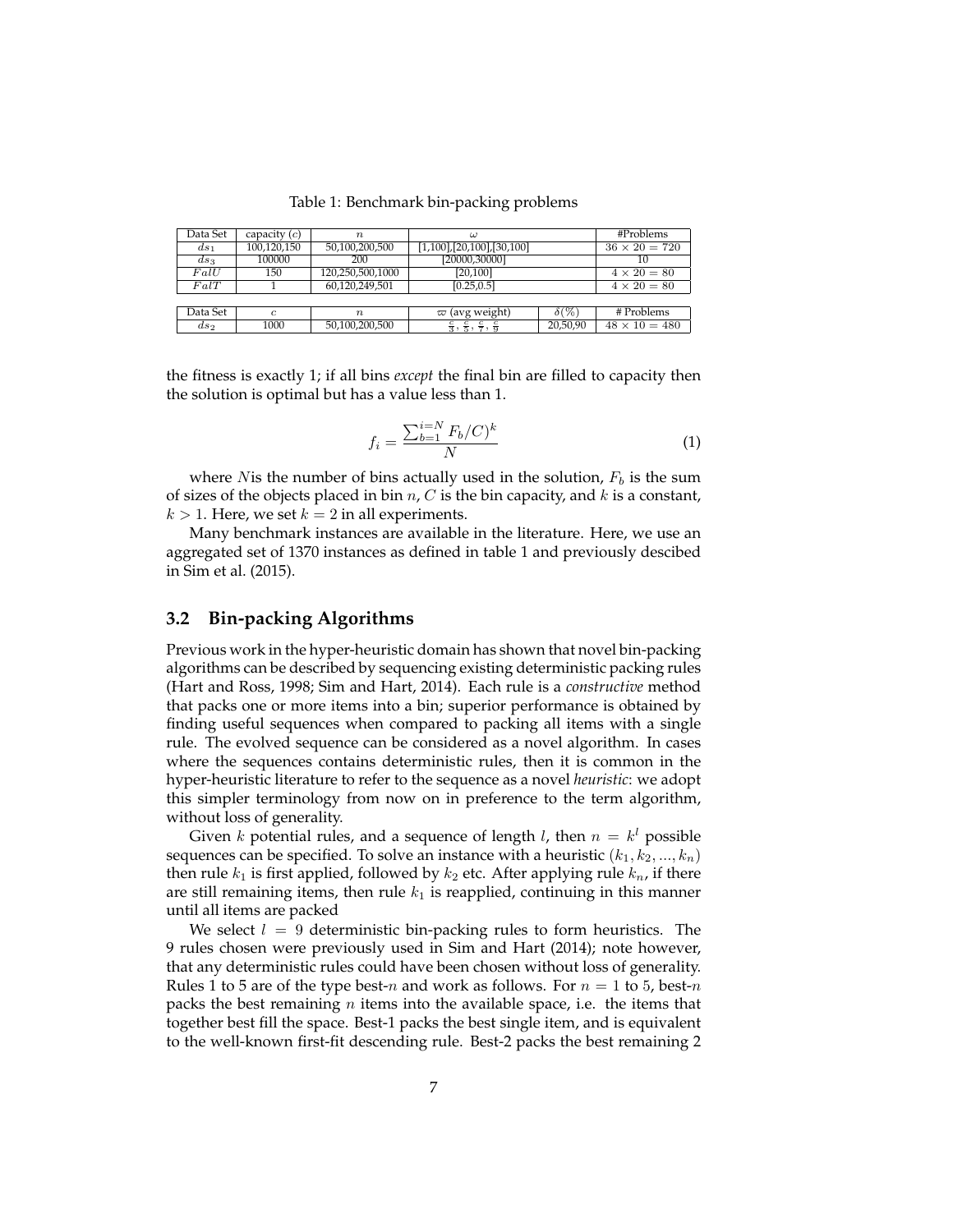items into the available space etc. If there is no combination of  $n$  items that fit a bin, then the rule fails and a new bin is opened (no items are packed). The remaining 4 rules are of type best-of-n. These rules attempt to fill the bin as much as possible. For example, best-of-2 searches considers both single items *and* combinations of two items to best fill the bin. If there is a tie, i.e. there are 2 items totalling size 5 or 1 item of size 5 then the single item is chosen, leaving 2 smaller items which should be are easier to pack. If a rule fails to place an item into an *empty* bin (e.g. best-3 cannot find any 3 items to fit the empty bin) then the first-fit descending rule is applied. In the case of ties, all algorithms give preference to combinations that include larger items, e.g. two items of size (10,1) are preferred over two items of size (9,2).

We consider sequences of length 3, therefore generating  $9^3 = 729$  possible heuristics. The length of 3 was selected as a reasonable compromise between generating a set of heuristics that was large enough to be diverse while being at the upper end of the number of heuristics that might be available in practice in a given problem domain.

### **4 Ensembles and Diversity Measures**

In common understanding, differences in how people represent problems and how they go about solving them is known as *functional* diversity (Hong and Page, 2004). Similarly, in the field of Evolutionary Robotics, the term *behavioural* diversity has been used to describe differences in observed behaviours of robots with different controllers (Mouret and Doncieux, 2012). The authors note that on the one hand, several phenotypes can give rise to the same behaviours and on the other, very close phenotypes result in different behaviours. Thus they show that it is preferable to maximise the novelty of *behaviours* rather than a fitness-based objective function. Mouret and Doncieux (2012) suggest several approaches to defining a behaviour vector for a robot, with corresponding metrics for measuring diversity of behaviour.

In exactly the same way, we propose that behaviour is a more appropriate method of comparing algorithms: given a large set of problem instances, then algorithm similarity (or dis-similarity) can be better measured by a vector describing their behaviour across the set of problems rather than by similarity in terms of algorithm definition (e.g. operators, population size) or aggregated fitness metrics such as average solution quality.

#### **4.1 Behavioural Vectors**

Given a heuristic h, then assume the heuristic has a fitness  $f_h(i)$  on each instance  $i$  of interest. For each instance, let  $f^*(i)$  be its *best known fitness* (explained below). For any heuristic, we define two different behavioural vectors:

• The fitness vector  $\mathcal{F}_a$ , in which each component of the vector is the absolute fitness  $f_h(i)$  of the heuristic on each instance i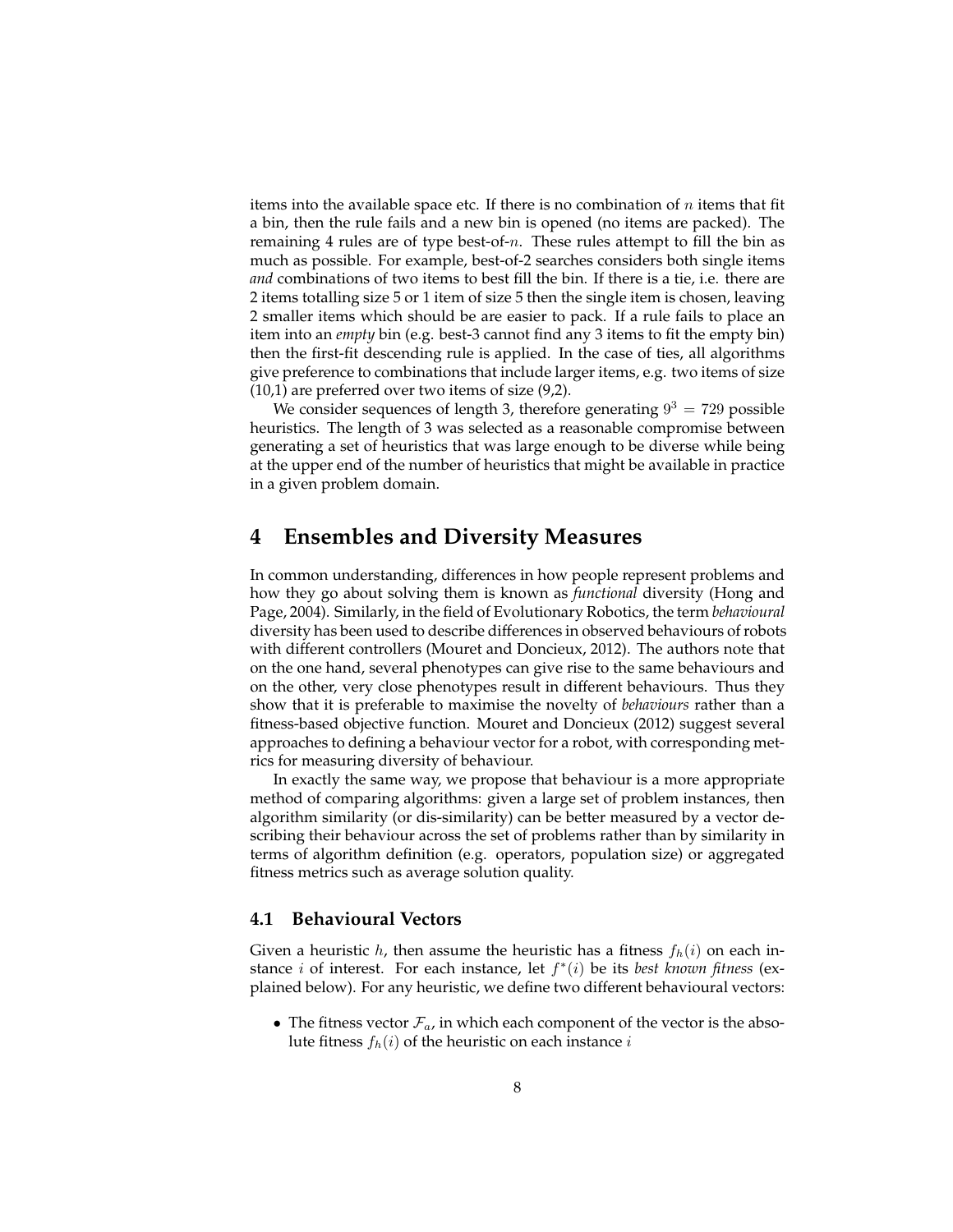• The binary vector  $\beta$  in which each component *i* has a value 1 if heuristic *h* achieves the best result on instance *i*, i.e.  $f_h(i) = f^*(i)$ , and 0 otherwise

The fitness vector can be immediately written for any heuristic based on its performance over a set of instances. The second vector relies on a comparison fitness  $f^*(i)$  for each instance, the *best known fitness*. This can be obtained by considering an *oracle*, i.e. the best known result for the instance from any algorithm, or best-known lower bound. This is a common approach in machinelearning (Tang et al., 2006) and is used later in this paper in section 7 when we consider constructing ensembles based on diversity metrics. An alternative is to consider a specific subset of heuristics of interest, and set  $f^*(i)$  equal to the best result obtained by the subset. This approach is useful when information regarding optimal solutions or performance of other approaches cannot be obtained. The subset approach is used in section 6.

Euclidean distance is used to measure distance between any two fitness vectors. For binary vectors B, two distance metrics are considered. *Ochiai's* distance is commonly used in ecological and biological studies (Champely and Chessel, 2002) when comparing diversity between species, in which presence/absence of a species at a site is represented in a binary matrix, with one row for each species. This is defined in equation 2 (Legendre and Legendre, 2012), and is the geometric mean of the ratios of the number of shared species to the total number of species in each site. For two heuristics  $(i, j)$  with vectors  $\mathcal{B}_i, \mathcal{B}_i$  as described above, then  $a$  is the number of heuristics which both win an instance *i* i.e. (1,1) pairs; *b* is the number of instances in which only  $B_1$  wins, and  $c$  the the number of instances in which only  $\mathcal{B}_2$  wins i.e. (0,1) pairs. The equation given represents *dissimilarity* (and is therefore equivalent to distance).

$$
d_{ij} = \sqrt{1 - s_{ij}} \text{ where } s_{ij} = \frac{a}{\sqrt{(a+b)(a+c)}} \tag{2}
$$

Note that  $d = (0,0)$  pairs denoting that neither heuristic wins an instance is not counted by this metric.

An alternative metric suitable for binary data is the *disagreement measure*, proposed by Skalak (1996) in order to evaluate the diversity between two base classifiers, and later used by Ho (1998) to construct decision-tree forests. The measure is defined based on the intuition that two diverse classifiers perform differently on the same training data (Tang et al., 2006) and is given in equation 3:

$$
d_{ij} = \frac{b+c}{(a+b+c+d)}
$$
 (3)

#### **4.2 Ensembles**

As should be clear from section 2, ensembles can be applied in a number of forms. Simultaneous execution of each member is common in populationbased methods, e.g. (Peng et al., 2010). Another form of simultaneous application is the majority-voting method of Park et al. (2015). In contrast, Sim et al.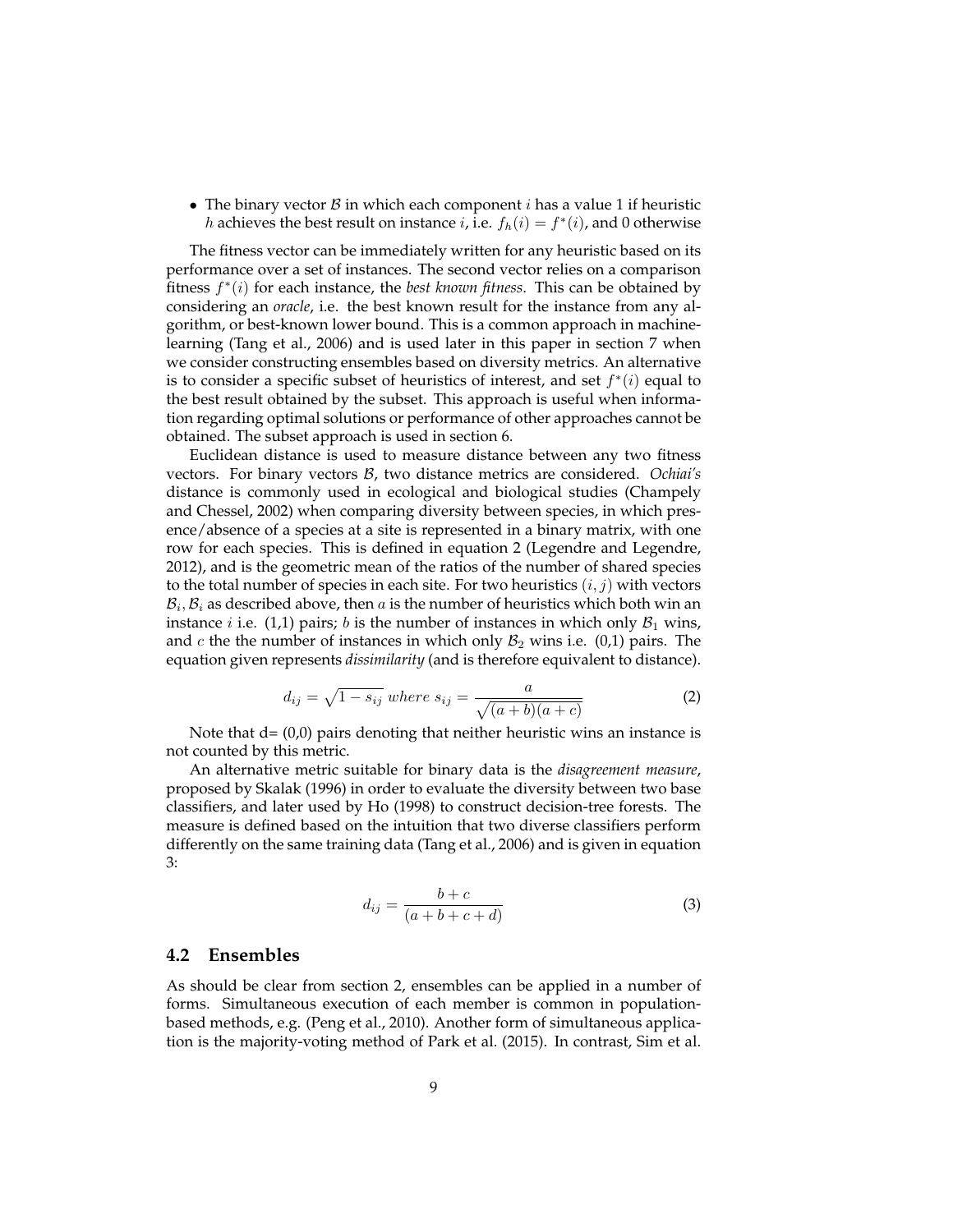(2015) select a single member from the ensemble to solve each problem instance in a large set, while Yuen et al. (2016) select a different member at each iteration to solve a single instance. Finally, in an agent-based problem-solving task, Hong and Page (2004) adopt a sequential approach in which each agent in the ensemble sequentially executes its strategy, although they note their findings did not depend on whether simultaneous or sequential selection was used.

We adopt the selective approach previously shown to be effective in Sim et al. (2015) and subsequent publications, in which each member of the ensemble solves a subset of the instances in a large class. A formal definition of the ensemble is provided below, alongside definitions of heuristic and ensemble fitness which are used in the remainder of the paper.

#### **4.2.1 Definition and Metrics**

An ensemble  $E$  contains  $e$  heuristics, and is typically applied to a collection of  $p$  problem instances. Each heuristic in the ensemble has an individual fitness  $f_h$  defined by equation 4

$$
f_h = \sum_{i=1}^{i=p} f_{h,i} \tag{4}
$$

where  $f_{h,i}$  is the fitness of heuristic h on instance i as specified by the objective function for the problem, and in this case given by equation 1.

Given an instance *i* and an ensemble  $E$ , let  $V_i$  be a set of size  $|E|$  containing the fitness of each heuristic in the ensemble on the instance. The ensemble returns a fitness  $f_i^* = max(V_i)$ , i.e. a greedy selection method assigns the fitness of an instance as the best fitness obtained from applying each heuristic in the ensemble. The collective fitness of the ensemble  $f_E$  over the complete dataset is given by equation 5

$$
f_E = \sum_{i=1}^{i=p} f_i^*, \text{ where } f_i^* = \max\{f_{h,i} : h \in E\}
$$
 (5)

*Average fitness of ensemble*: If the fitness of an individual heuristic h averaged across an entire dataset P containing p instances is  $f_{h,P}$ , then for a given ensemble of  $E$ , the average fitness of the heuristics in the ensemble is:

$$
\overline{F_E} = \frac{1}{e} \sum_{i=1}^{i=e} \overline{f_{h_i, P}}
$$
\n(6)

### **5 Heuristic Analysis**

Before conducting an in-depth study of ensembles, it is useful to understand the nature of the 729 heuristics that will be used to define each ensemble.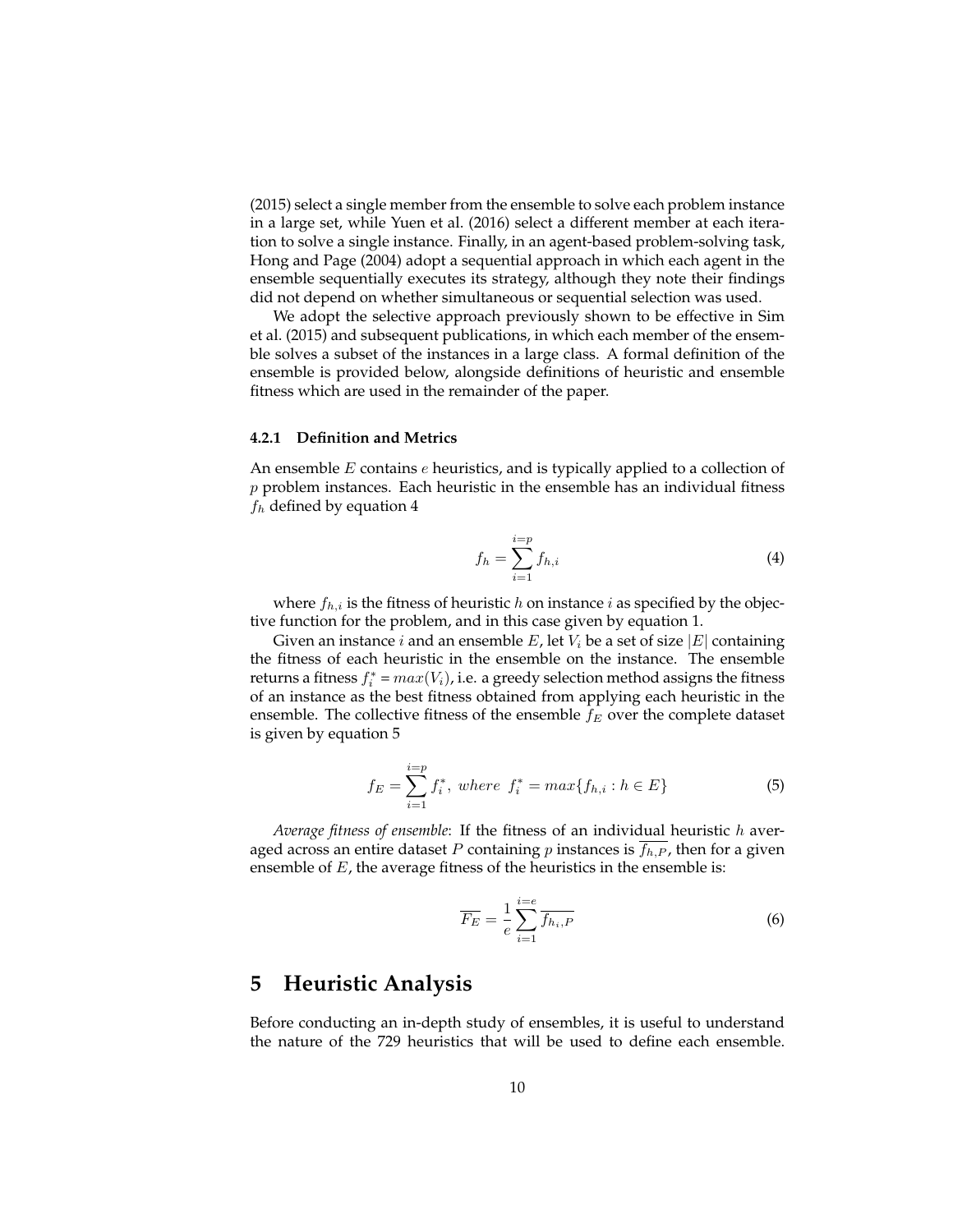

(a) Frequency of wins over the 1370 in-(b) Frequency of summed fitness over 1370 stances instances

Figure 1: Contrasting behavioural diversity in terms of number of wins (a) and summed fitness (b) across the set of 729 heuristics

We consider the individual performance of each heuristic across the whole instance set of 1370 instances.

A heuristic can be said to *win* an instance  $i$  if its fitness  $f_h(i)$  is equal to the best fitness obtained by any of the 729 heuristics on that instance. Figure 1 shows a histogram giving the frequency of 'total wins' across each of the 729 heuristics. 2 heuristics do not win any instances, and therefore can never contribute to an ensemble, given the definition in section 4.2. At the other end of the spectrum, one heuristic wins 883 of the 1370 instances. The median number of wins is 115, i.e. approximately 8% of the total. The figure broadly indicates that many heuristics win a small number of instances, while few heuristics win a large number. The distribution has a long-tail, denoting a large spread in performance. In contrast, figure 1(b) indicates frequency in terms of summed fitness, i.e. according to equation 4. From this, we observe that a large number of heuristics perform well (although not optimally, as seen in (a)), achieving a high summed fitness. Heuristics appear to fall into 4 or 5 distinct groups, centred around the peaks, in which similar summed fitness is observed for members of each group.

The figures provide sufficient assurance that at a qualitative level, the heuristics themselves are diverse. Therefore, we proceed to evaluate the extent to which combining them into ensembles provides advantage.

# **6 Diversity vs Quality in Ensemble Composition**

Given the set of heuristics defined above, we conduct empirical experiments to answer the question *"Do groups of functionally diverse heuristics outperform groups of high-ability heuristics?"* with respect to the bin-packing optimisation problem defined. The extent to which any performance discrepancy is related to heuristic diversity and the trade-off between individual ability and the contribution a heuristic makes to the collective performance of an ensemble is then analysed.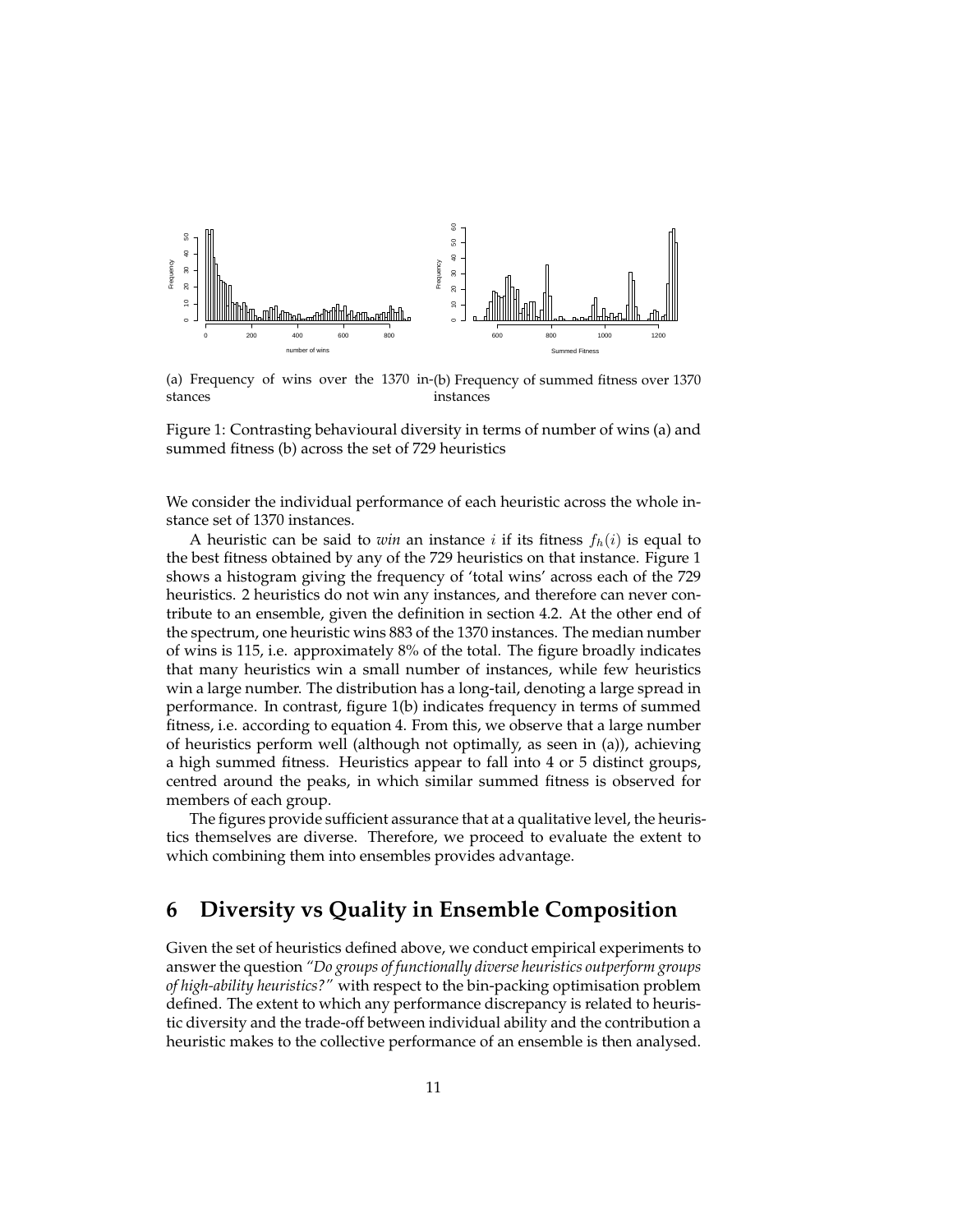

Figure 2: Median ensemble fitness for ensembles of size  $E$ . The figure shows ensembles constructed randomly (red) and the elite ensembles constructing using the best  $E$  heuristics (blue)

.

Given a pool  $H$  containing the 729 heuristics already described, two types of ensemble are created:

- The **random** ensemble  $\mathcal{E}_r$  contains *e* heuristics randomly selected from *H* (uniformly, with replacement)
- The **elite** ensemble  $\mathcal{E}_e$  contains the best  $e$  heuristics from  $H$ , assuming heuristics are ranked according to individual heuristic performance as given by equation 4

For both types of ensemble, we create ensembles in which the number of heuristics e varies from 10-729 in steps of 5. For the *random* ensembles, 50 random ensembles are selected. This is not necessary for the elite ensembles as the selected process is deterministic.

#### **6.1 Comparison of random vs elite ensembles**

The performance of each ensemble is evaluated on the full set of 1370 instances according to equation 5. Figure 2 compares the performance of the randomly composed ensembles  $\mathcal{E}_r$  and the elite ensembles  $\mathcal{E}_e$ . The figure shows the median fitness value obtained for the randomly composed ensembles from the 50 randomly selected ensembles. The figure only shows ensembles from size 10-100 as at values of  $e \ge 100$ , the results from the two approaches converge.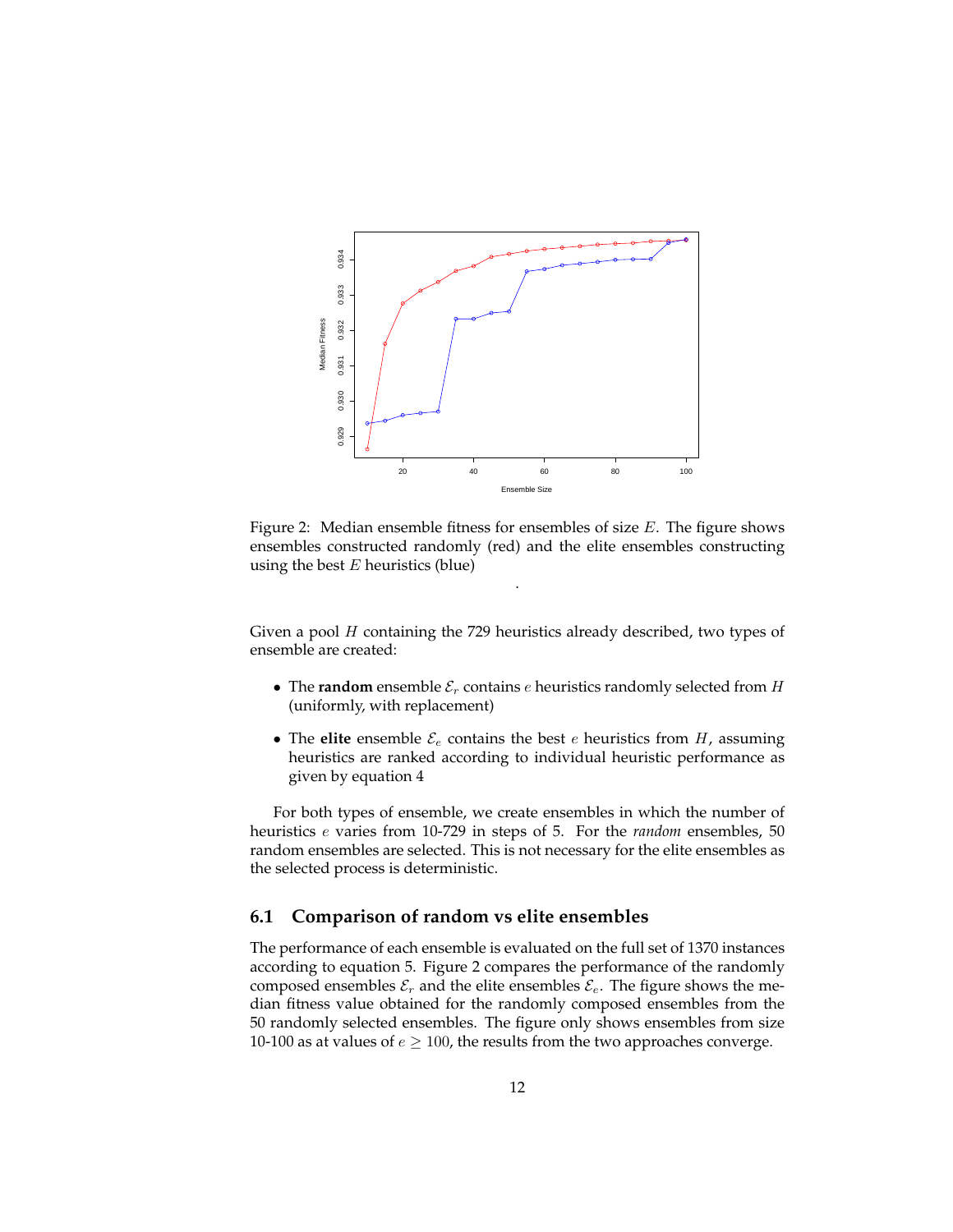It is clear that the randomly composed ensembles outperform those composed of the best ranked heuristics for  $n < 95$ . A Mann-Whitney Wilcoxon Test is used to test for significance at the 95% confidence level. No significant differences are observed between the ensembles  $\mathcal{E}_r$  and  $\mathcal{E}_e$  at  $e = 10$ , and when  $e \geq 95$ . At all other values of  $e$ , significant differences are observed with  $p \ll 0.05$  in each case.

The randomly composed ensembles show a smooth increase in fitness as the size of ensemble is increased. In contrast, the ensembles composed from the best ranked heuristics show a stepped pattern; at specific points, adding one or more lower ranked heuristics to the ensemble causes a sudden jump in fitness. The figure suggests that the heuristics fall into distinct 'behaviour' groups. Within each group, heuristics have similar average fitness, due to working well on the *same* instances. A lower ranked heuristic in a different group might perform poorly on those instances on which the higher-ranked heuristics do well, but better than those heuristics on other instances. Thus, adding a new heuristic from a different group into the ensemble results in a sudden large increase in fitness. This is shown in figure 3 in which the same fitness graph as in figure 2 is superimposed on a graph showing the fitness of each individual heuristic sorted by rank (where rank 1 is best). The green lines show that the jumps in ensemble fitness roughly correspond to a sudden drop in individual fitness between heuristics that are adjacent in the ranking. Finally, figure 4 shows box plots of fitness obtained from the randomly composed ensembles. At very low e, e.g. an ensemble of size 5, unsurprisingly we see a wide variation in performance across the 50 experiments suggesting that a minimum size of ensemble is required before the benefits of random selection outweigh the risks. Conversely, for  $e \geq 35$ , there is no significant variation in performance across the 50 experiments, suggesting a single random ensemble can be selected with confidence.

#### **6.2 Trade off average vs individual quality**

Next, we consider the question *"Is it necessary to sacrifice quality of an individual heuristic in order to favour ensemble performance?"* Heuristics with very high average fitness (i.e. close to the maximum value) must perform well on the majority instances. Therefore, two heuristics with similar high average fitness are likely to have similar performance on any given instance. Thus, the two heuristics would have low behavioural diversity and are unlikely to complement each other in an ensemble in which collective fitness is defined in a greedy manner. In contrast, low average performance can be obtained if a heuristic performs well on a few instances, but poorly on most. If we pick two poor heuristics at random, there is reasonable chance that the instances on which each performs well will be different.

Figure 5 plots average individual fitness against average ensemble fitness for the elite ensembles (blue) and random ensembles (black) from size 10-100. Note the graph is plotted on 2 different x-scales due to the much lower average fitness values obtained from the random ensembles. A clear pattern is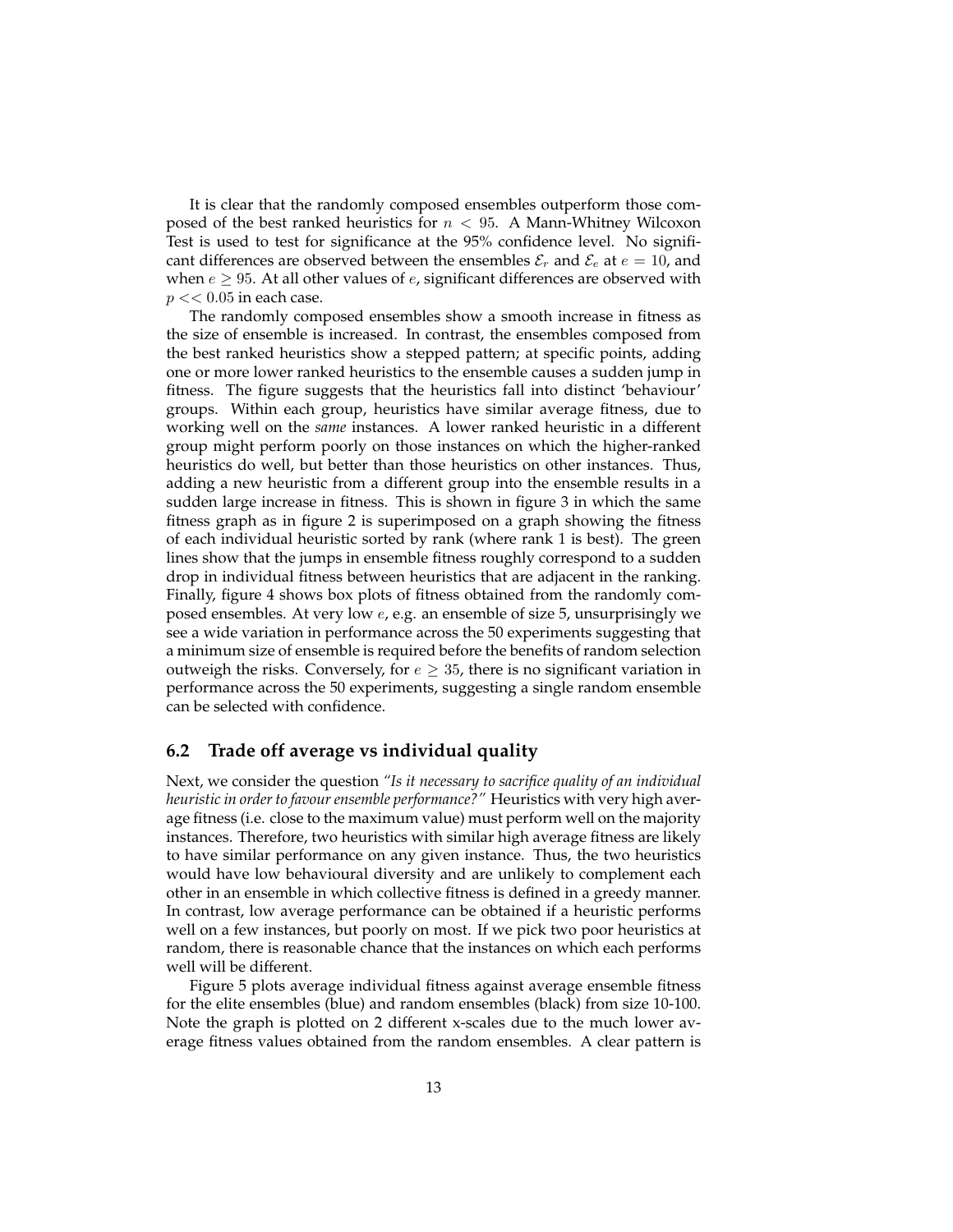

Figure 3: The figure shows the average fitness of each heuristic calculated from equation 4 plotted against its rank, where rank 1 corresponds to the best heuristic. This is overlaid with the data from figure 2. Note that an elite ensemble of size  $e$  contains the  $e$  best ranked heuristics



Figure 4: Boxplots indicating the ensemble fitness from the random ensembles of varying size. Each box refers to 50 experiments.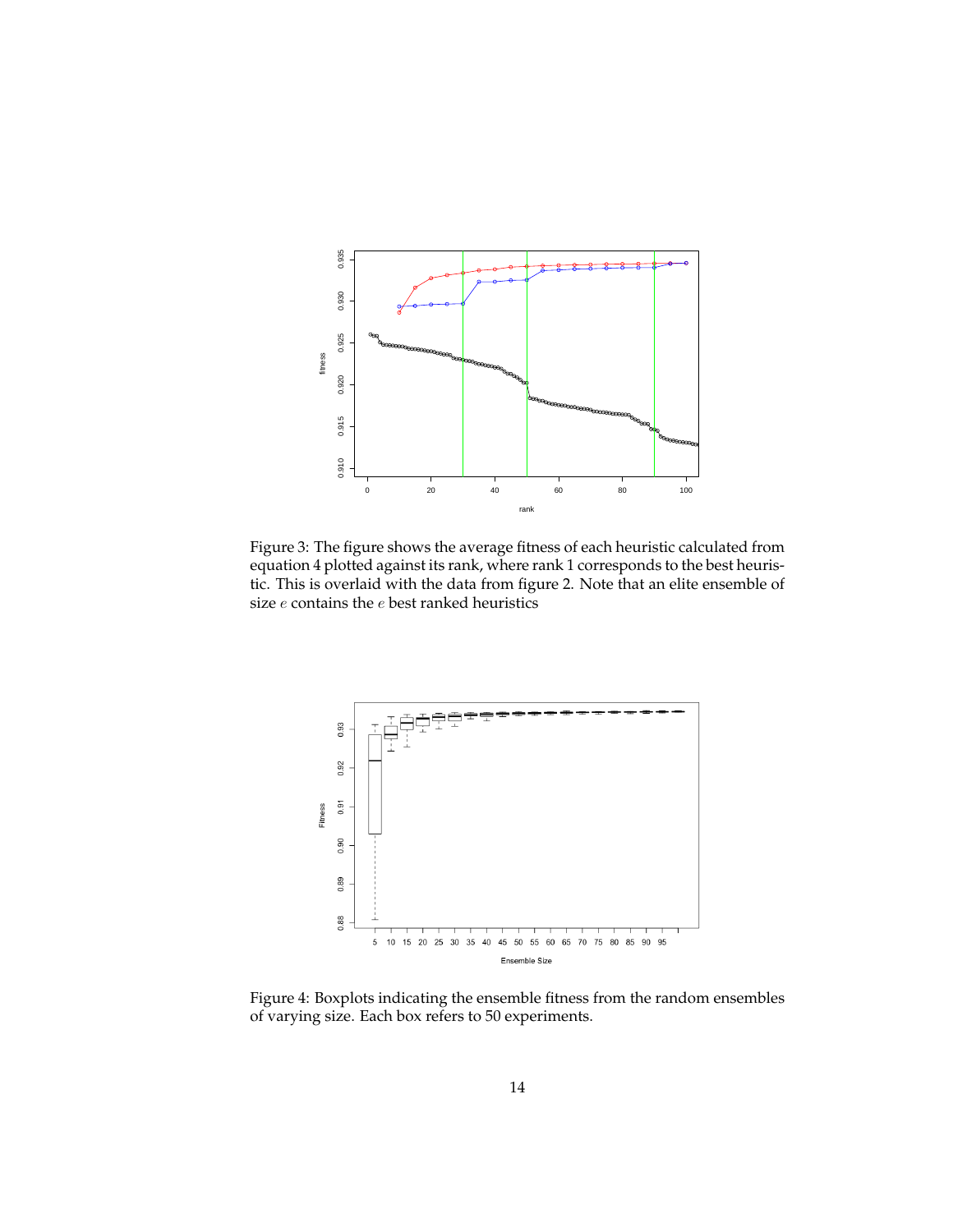

Figure 5: Average Individual fitness vs Ensemble Fitness. Note the graph is plotted on 2 different x-scales. The blue square (top scale) refer to values obtained from the ensembles composed of the best ranked heuristics. The bottom scale and black circles refer to values obtained from the randomly composed ensembles

observed from the elite ensembles in which increasing average fitness leads to lower ensemble fitness, i.e. illustrating the trade-off between individual quality and ensemble quality and reinforcing the message that functionally diverse heuristics outperform groups of high-ability heuristics. Although is is clear that the individual heuristics in high-performing randomly selected ensembles have lower fitness than individuals in corresponding elite ensembles, the overall pattern is less clear. This is due to the stochasticity associated with random selection of ensembles and the variation in individual heuristic quality. However, a cluster of points is observed in the top-left quadrant corresponding to low-individual but high-ensemble fitness.

#### **6.3 Ensemble Diversity**

As mentioned previously Hong and Page (2004) noted that in agent-based computational experiments examining functional diversity, then groups composed of high-ability agents have strikingly lower diversity than randomly selected groups of agents. We investigate whether the same result holds for the ensembles of bin-packing heuristics.

The two behavioural vectors described in section 4.1 are calculated for each heuristic in each ensemble, for both random and elite ensembles. The diversity of each ensemble was calculated as the median pair-wise Euclidean dis-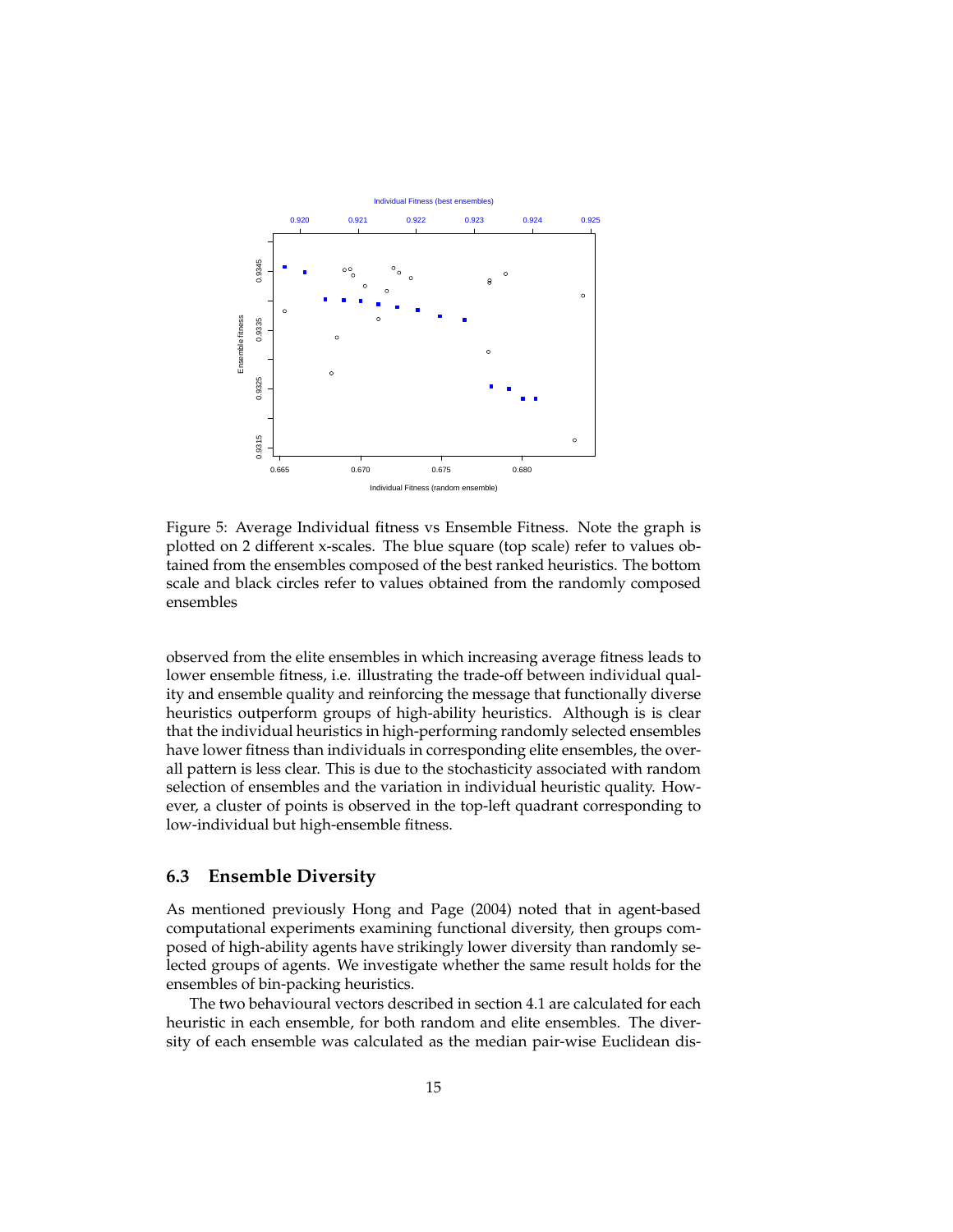

Figure 6: Ratio of diversity of random ensembles: diversity of elite ensemble for two different diversity metrics

tance in the case of the fitness vectors  $F_a$  and as the median pair-wise Disagree distance between the binary vectors, as defined in equation 3. The results, shown in figures 6 a) and b) are plotted as the ratio of diversity(random ensemble):diversity(elite ensemble), therefore showing the relative increase in diversity gained by using a random ensemble. (Note that the scales on the two graphs cannot be directly compared but that the ratio should converge to 1 as the size approaches the maximum of 729. Values greater than 1 indicate the random ensemble is more diverse).

Using the Euclidean metric, it is clear that the random ensembles are more diverse. As expected diversity decreases as the size of the ensemble increases, with small random ensembles significantly more diverse than elite ones of the same size. The ratio obtained from Disagree metric (which is a coarser metric) converges to approximately 1 at an ensemble size of 100. Although the general pattern is decreasing diversity with ensemble size, an anomalous region is observed when the size of the ensemble  $e = 35$ . Closer analysis shows that for random ensembles, the trend is decreasing diversity with increasing size. However, for the elite ensembles, although diversity decreases from 10 to approximately 30; the first 35 ranked heuristics have very similar profiles. However, the next group of heuristics have a very different profile than the earlier ones: this is seen clearly in figure 3 with a jump in fitness, and causes an increases in diversity as shown in figure 6 (b). As the ensemble increases in size, the expected decrease in diversity counters any increase from adding heuristics with different profiles, producing a gradual overall decrease.

# **7 Ensemble Construction**

In the previous section we have shown that a randomly constructed ensemble can deliver better performance that an ensemble consisting of individually strong optimisers. Results given in the previous section attribute this difference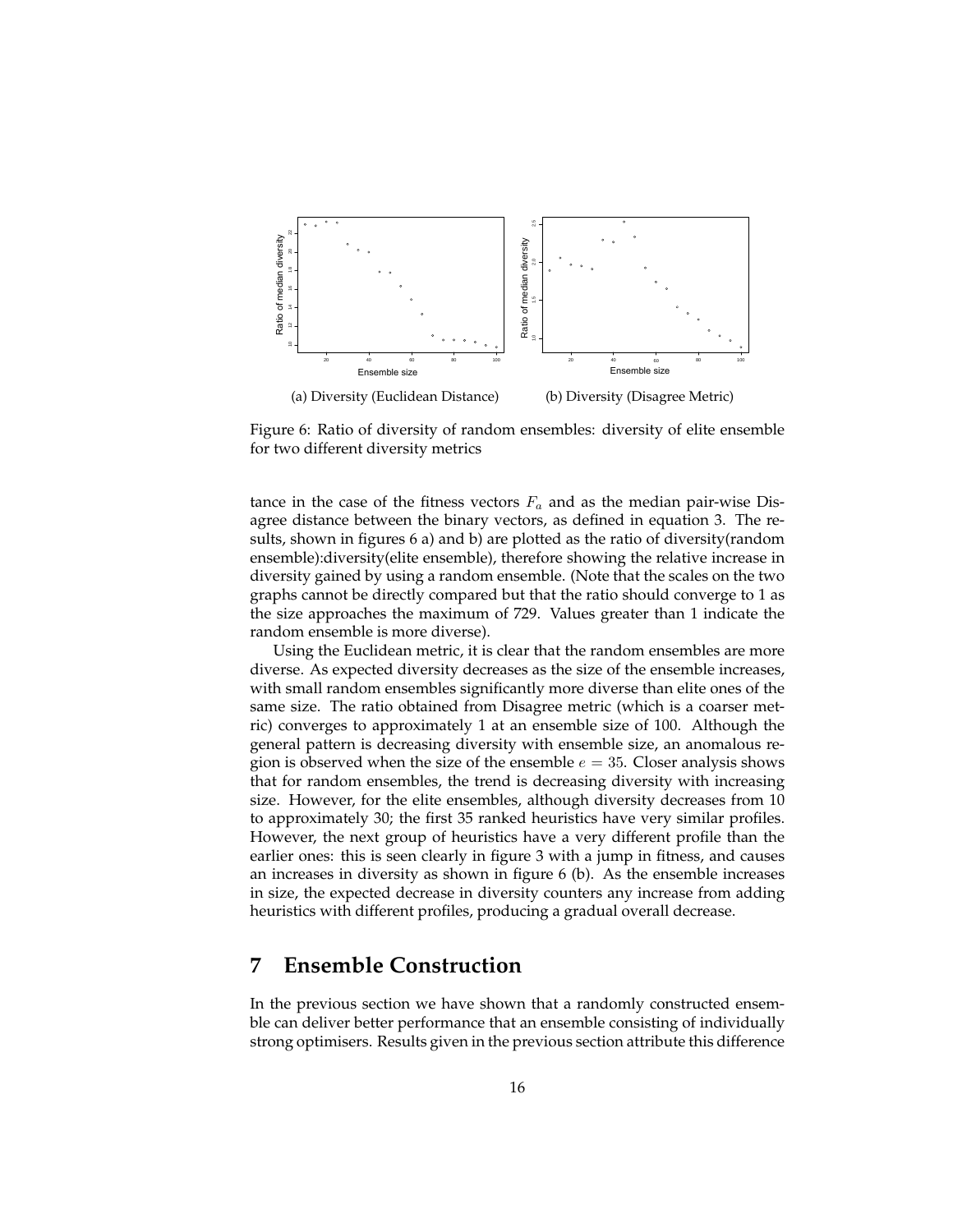to the increased *diversity* found in random ensembles, in line with the results from Hong and Page (2004).

In this section, we pursue this more deeply and ask the question *"Does explicitly seeking diversity while constructing an ensemble result in consistently good performance"* and the related question *" What is a good diversity measure for designing an ensemble learning algorithm"*

In order to answer this empirically, we use the process defined in Algorithm 1. In essence, an ensemble of size 1 is first created using the heuristic with best individual fitness (equation 4). New heuristics are then added one at a time until the required ensemble size is reached by greedily selecting the heuristic that will maximise the average diversity of the ensemble according to a diversity metric M, based on a set of *training* instances. Following construction, the ensemble is applied to an unseen *test* set and its performance recorded.

The diversity metric is calculated relative to a behavioural vector, as previously discussed. In addition to the binary vector  $\beta$  and the absolute fitness vector  $\mathcal{F}_a$  described in section 4.1, we consider two further candidate vectors, the *relative* fitness vector  $\mathcal{F}_r$  and the *ranked* vector  $\mathcal{R}$ , described below.

#### **7.1 Diversity Metrics**

The behaviour vectors  $\mathcal{B}, \mathcal{F}_a$  and  $\mathcal{R}$  are calculated relative to an *oracle* matrix that denotes the best known solution for each instance in  $P$ . This is a common approach in machine-learning, where many authors discuss ensemble diversity in terms of oracle outputs (e.g. Kuncheva (2003), Tang et al. (2006)), and is also used in an optimisation scenario by Yuen and Zhang (2015). Any method can be used to generate the oracle, for example using known optima or lower bounds, an exact algorithm or any specialised meta-heuristic. Here, we run each of the 729 heuristics on each of the instances in the suite, and set the oracle value  $\mathcal{O}_i$  of an instance to the best value found. In addition, for each instance, we rank the performance of each of the 729 heuristics on each instance (such that rank 1 is best), and assign  $r_{h,i}$  as the rank of heuristic h on instance i.

Thus for each training set t containing a subset of instances, 4 *behaviour vectors* containing t components are created:

- The binary vector  $\beta$  in which each component  $i$  is 1 if the heuristic achieves the  $oracle$  result on instance  $i$ , and 0 otherwise
- The ranked vector  $R$  in which each component  $i$  is the *oracle* ranking of the heuristic  $r_{h,i}$  on each instance i
- The fitness vector  $\mathcal{F}_a$  containing the absolute fitness of the heuristic on each instance i
- The fitness vector  $\mathcal{F}_r$  containing the relative fitness of the heuristic on each instance  $i$ , that is the absolute fitness divided by the  $oracle$  value for i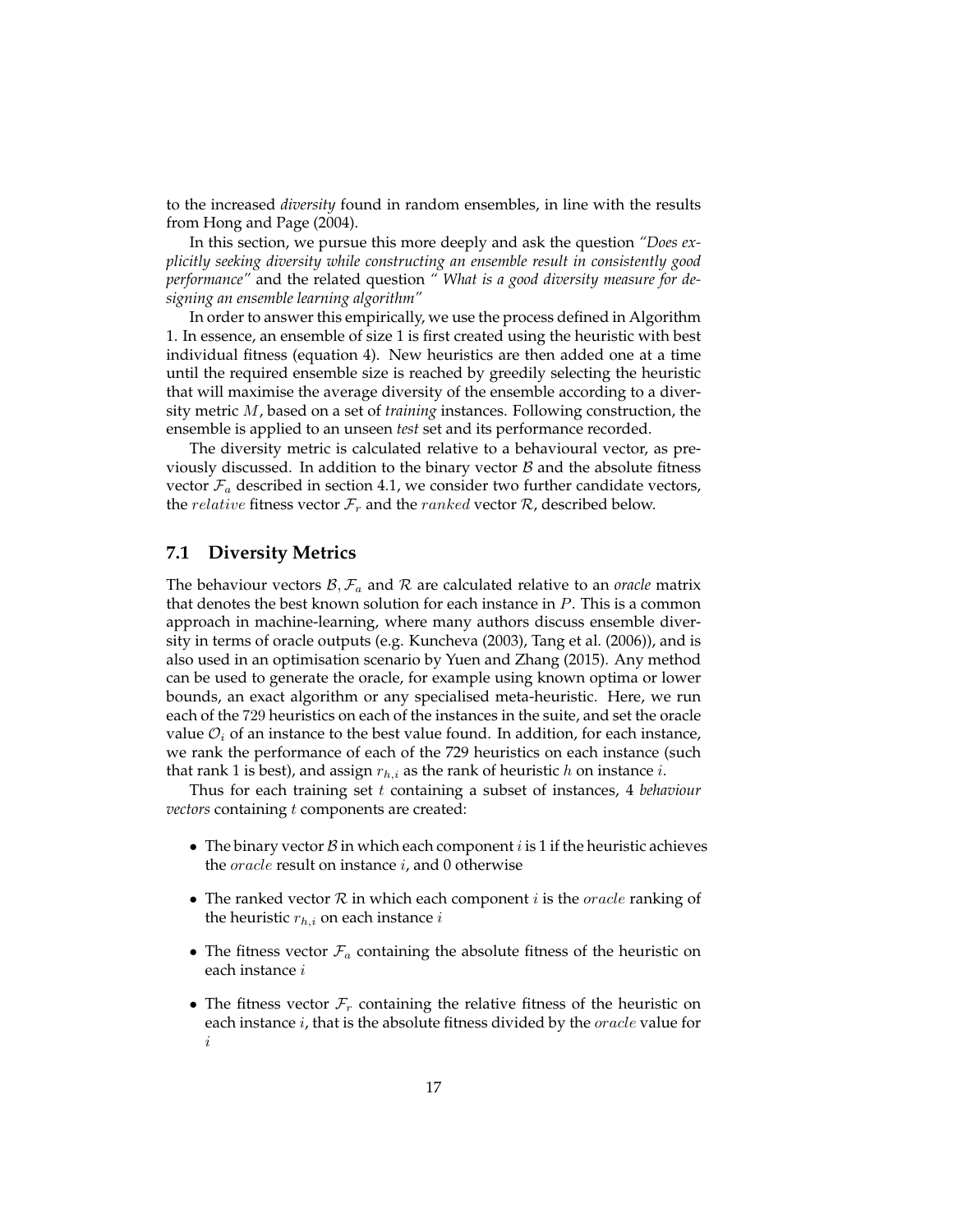For the binary vectors  $B$ , diversity between any pair is calculated using the disagree metric 3 and the Ochiai distance measure 2. For the remaining vectors  $\mathcal{R}, \mathcal{F}_a$  and  $\mathcal{F}_r$ , diversity is calculated as the Euclidean distance between any two vectors.

**Algorithm 1** Construct Ensemble Based on Diversity

| $\mathcal{H} \leftarrow getAllAvailableHeuristics()$                      |                                 |
|---------------------------------------------------------------------------|---------------------------------|
| $d_{train} \leftarrow$ training set                                       | # randomly selected from P      |
| $d_{test} \leftarrow$ test set                                            |                                 |
| $M \leftarrow$ diversity metric                                           |                                 |
| $h^* \leftarrow$ heuristic with maximum $f_h$ on $d_{train}$              |                                 |
| $s \leftarrow 1$                                                          |                                 |
| $\mathcal{E} \leftarrow \{h^*\}$                                          |                                 |
| while $s$ < ensemble Size do                                              |                                 |
| for $j$ in all unselected heuristics do                                   | # greedy selection of heuristic |
| $\mathcal{E}_i \leftarrow \mathcal{E} \cup h_i$                           |                                 |
| $d(\mathcal{E}_i) \leftarrow calculateAverageDiversity(M, \mathcal{E}_i)$ |                                 |
| end for                                                                   |                                 |
| $h^* \leftarrow$ heuristic with maximum $d(\mathcal{E}_i)$                |                                 |
| $\mathcal{E} \leftarrow \mathcal{E} \cup h^*$                             | # add new heuristic to ensemble |
| $s \leftarrow s + 1$                                                      |                                 |
| end while                                                                 |                                 |
| $f_{\mathcal{E}} = calculateFitness(\mathcal{E}, d_{test})$               |                                 |

### **7.2 Results**

Three sizes of training set are considered, containing 50%, 60% and 70% of the full dataset of 1370 instances. Training sets are selected at random from the complete set of problem instances P. A test set is formed from the remaining data in each case. For each size of training set, the four behavioural vectors are created and an ensemble constructed using the appropriate diversity metrics in line with Algorithm 1. Each experiment is repeated 50 times with a random training set selected each time, and the performance on the unseen test sets recorded.

Figure 7 shows the mean fitness on the test set over the 50 experiments from ensembles of size 2-100. Results are shown from ensembles constructed using 5 different diversity metrics, and from ensembles constructed randomly. Training sets containing 50% of the full dataset were used to generate this figure. Tables  $2(a, b, c)$  further detail, showing the mean fitness obtained on the test set for ensembles of size 10, 20 and 30. For each size of ensemble, the ensemble is constructed repeatedly using each diversity metric. The results shown give the average performance on the corresponding test sets (averaged over 50 repeated runs) in each case.

Figure 7 shows that the *Disagree* metric based on differences between the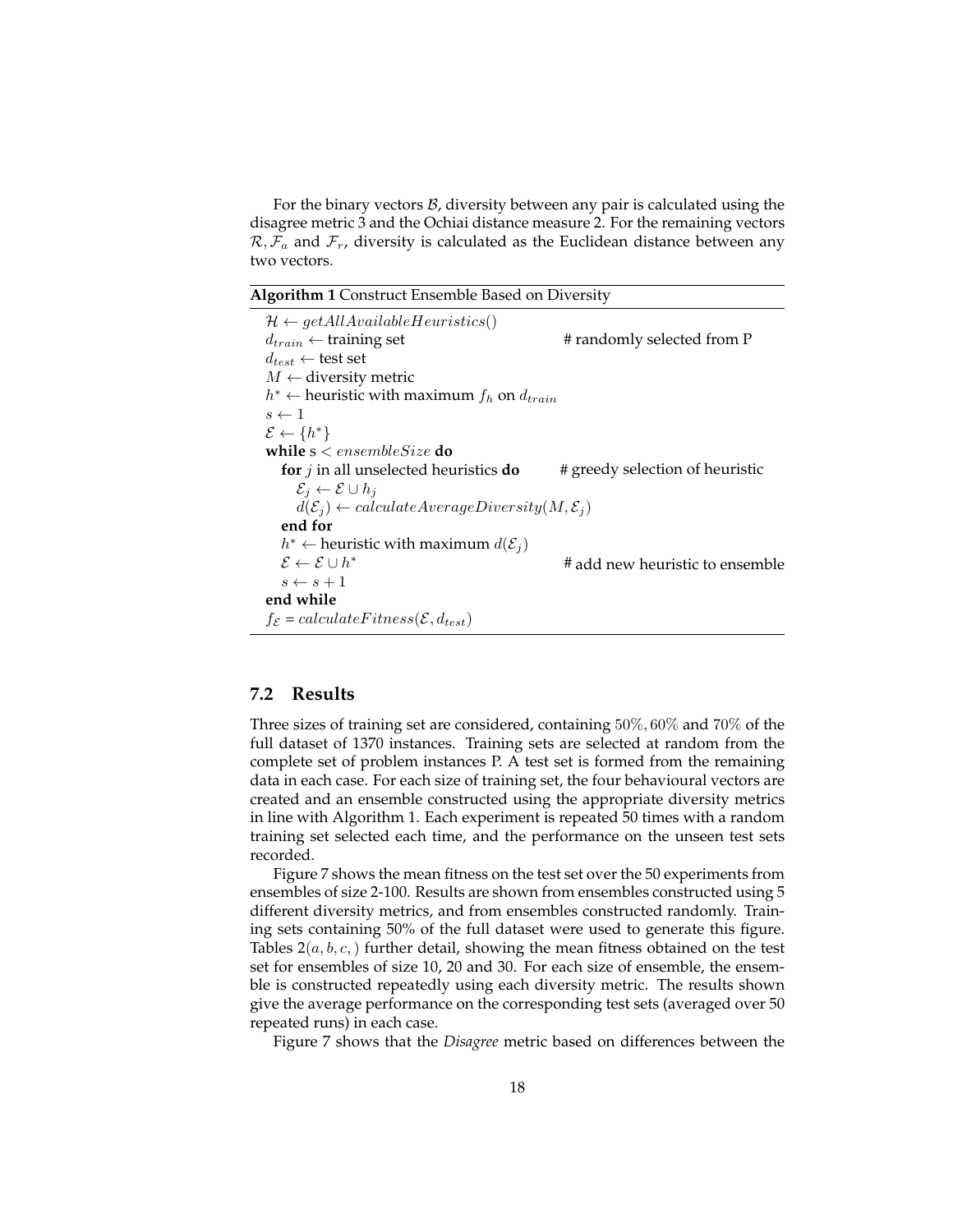binary vectors  $B$  appears to construct the most effective ensembles for all size of ensemble e. Using this metric, small but effective ensembles can be constructed: for values  $17 \le e \le 99$ , applying a Wilcoxon test shows that there is no significant difference (95% confidence level) between the result obtained from constructed ensembles of size  $e \in (17 - 99)$  and the constructed ensemble of size 100. As the ensemble increases in size, results from the disagreeconstructed ensembles converge with the random ensembles: the disagreeconstructed ensembles provide significantly different results from the randomly constructed ensembles for ensembles of size 3-42. Interestingly, none of the other metrics are able to compete with the random construction method. For low values of  $e \leq 11$ , the metric based on Euclidean distance between the  $\mathcal{F}_r$ vectors produces broadly similar performance to random, after which its performance deteriorates. The ensembles constructed using the diversity metric based on Euclidean distance between the Ranked vectors  $R$  do not show significantly different performance to the randomly constructed ensembles at any value of e. Finally, the *Ochiai* metric, also based on binary vectors B, performs the most poorly.

The data in tables 2(a-c) provides a more detailed comparison of results for three different ensembles of size 10, 20 and 30. Results are highlighted where a Wilcoxon test (95% confidence level) applied to an ensemble constructed using a diversity metric shows a significant difference from the randomly selected ensembles (for cases where the constructed ensemble outperforms the random). As the size of the training set increases, the benefit of using the *Disagree* construction metric for larger size of ensemble decreases. As mentioned above, using a training set containing 50% of the data, the disagree-constructed ensembles provide significantly different results from the randomly constructed ensembles for ensembles of size 3-42. Using training sets containing 60% of the data, significantly different performance is obtained for ensembles of size 3-35 and for ensembles of size 3-24 using training sets containing 70% of the data.

# **8 Discussion**

We summarise our findings with respect to the research questions identified in the introductory section below.

**Diversity trumps ability** Hong and Page (2004) used a general framework for modelling functionally diverse problem-solving agents, and studied the tension between the individual abilities of members of a group and its functional diversity. Their investigation led them to identify conditions under which the gain in individual abilities within the group is more than offset by the functional diversity of the group, leading to the claim that "diversity trumps ability"<sup>1</sup> . Experience from machine-learning also demonstrates this, going back to work from Schapire (1990) who showed that a set of weak learners could be

<sup>1</sup>Strictly speaking, the claim is better worded as *group diversity trumps individual ability*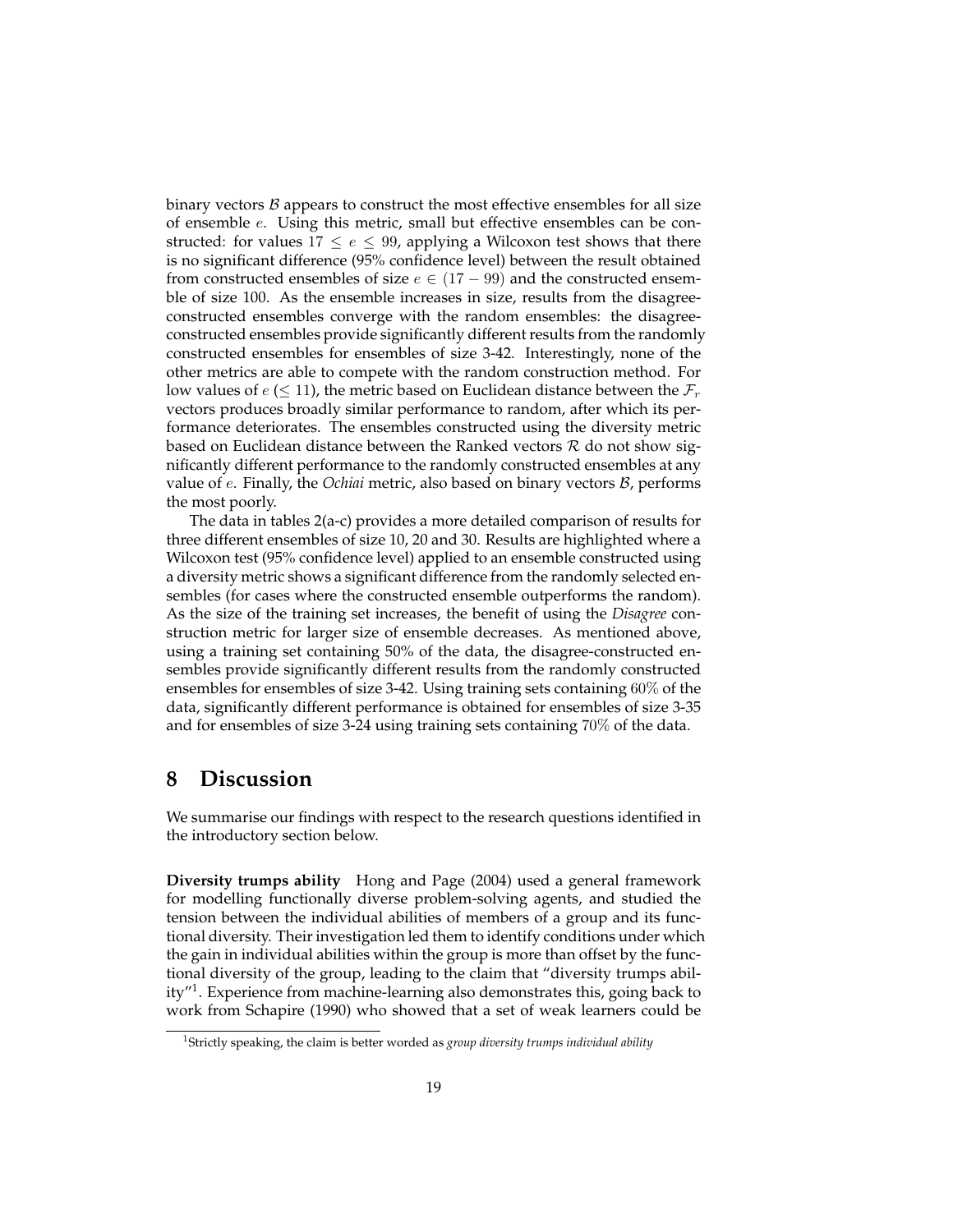

Figure 7: Average fitness of constructed ensembles per diversity metric compared to randomly selected ensemble (training set contains 685 instances, i.e. 50% of full set)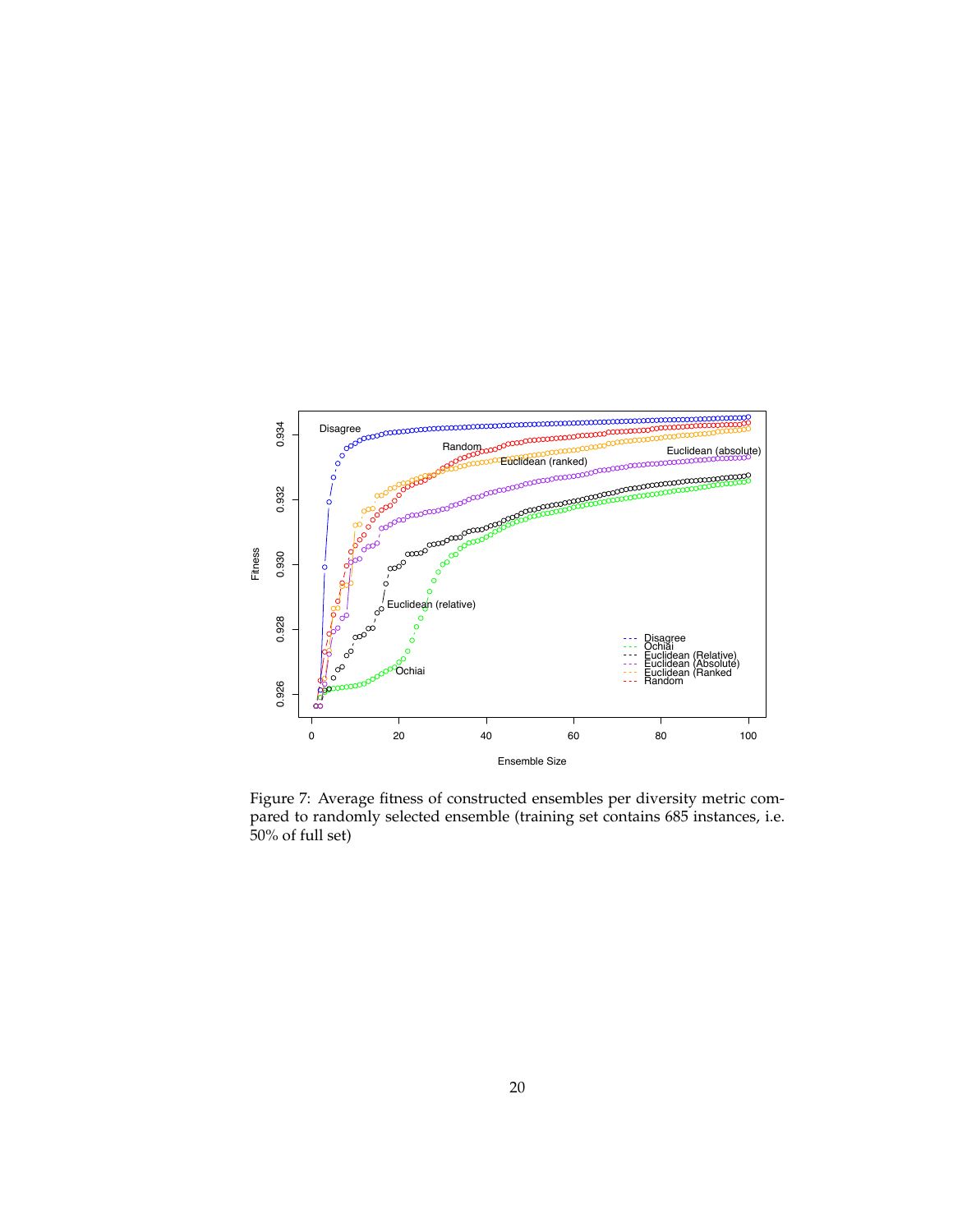Table 2: Average fitness on test set of ensembles constructed using 5 different diversity metrics and at random. Experiments are averaged over 50 test sets, and values shown for ensembles of size 10,20,30. Bold text used to show results that are significant at the 5% level compared to the *random* construction method

(a) Ensemble size = 10

Training Set | Ochiai Disagree Euclidean  $(\mathcal{F}_r)$  Euclidean  $(\mathcal{F}_a)$  Euclidean  $(\mathcal{R})$  Random 50% 0.9263 **0.9337** 0.9278 0.9301 0.9312 0.9306 60% 0.9263 **0.9337** 0.9278 0.9303 0.9313 0.9304 70% 0.9262 **0.9339** 0.9279 0.9303 0.9314 0.931

(b) Ensemble size = 20

| Training Set | Ochiai | Disagree | Euclidean $(\mathcal{F}_r)$ | Euclidean $(\mathcal{F}_a)$ | Euclidean $(\mathcal{R})$ | Random |
|--------------|--------|----------|-----------------------------|-----------------------------|---------------------------|--------|
| 50%          | 0.927  | 0.9341   | 0.9299                      | 0.9314                      | 0.9325                    | 0.9321 |
| 60%          | 0.9269 | 0.9341   | 0.9299                      | 0.9314                      | 0.9325                    | 0.9324 |
| 70%          | 0.9271 | 0.9342   | 0.9297                      | 0.9315                      | 0.9326                    | 0.9327 |

(c) Ensemble size = 30

| Training Set   Ochiai |        | Disagree | Euclidean $(\mathcal{F}_r)$ | Euclidean $(\mathcal{F}_a)$ | Eucldiean $(\mathcal{R})$ | Random |
|-----------------------|--------|----------|-----------------------------|-----------------------------|---------------------------|--------|
| 50%                   | 0.93   | 0.9342   | 0.9307                      | 0.9317                      | 0.9329                    | 0.933  |
| 60%                   | 0.9301 | 0.9342   | 0.9308                      | 0.9317                      | 0.9329                    | 0.9332 |
| 70%                   | 0.9305 | 0.9344   | 0.9308                      | 0.9318                      | 0.933                     | 0.9335 |

combined into a strong learner; it is important to recognise that the adjective *weak* means that accuracy on the training set is only slightly better than random guessing, just over 50%.

In optimisation, Peng et al. (2010) show that an ensemble containing two algorithm — SaNSDE and G3PC — outperforms CMA-ES, with the claim that "this clearly demonstrates that a combination of some relatively weak algorithms can be stronger than a state-of- the-art algorithm". Although the ensemble performance is clearly superior, we suggest that this claim is possibly exaggerated, given that for the particular results obtained on 27 functions given in their paper, it is unclear to what extent SaNSDE can be described as weak with respect to CMA-ES. Certainly the term weak does not have the same conviction as when used in machine-learning: the base algorithms are superior on some instances and at least competitive on others.

However, in section 6.1 we clearly show that ensembles composed of randomly selected heuristics — inevitably including heuristics with a range of performance — can outperform those composed of high-performing heuristics, over a specific range of ensemble size. From figure 1, we can claim with confidence that many of these heuristics are weak: individual heuristic scores range from winning 0 instances to 883 (figure 1), with heuristics in the bottom quartile winning fewer than 36 problems. Figure 5 which plots average individual fitness against ensemble fitness adds further weight to this point. The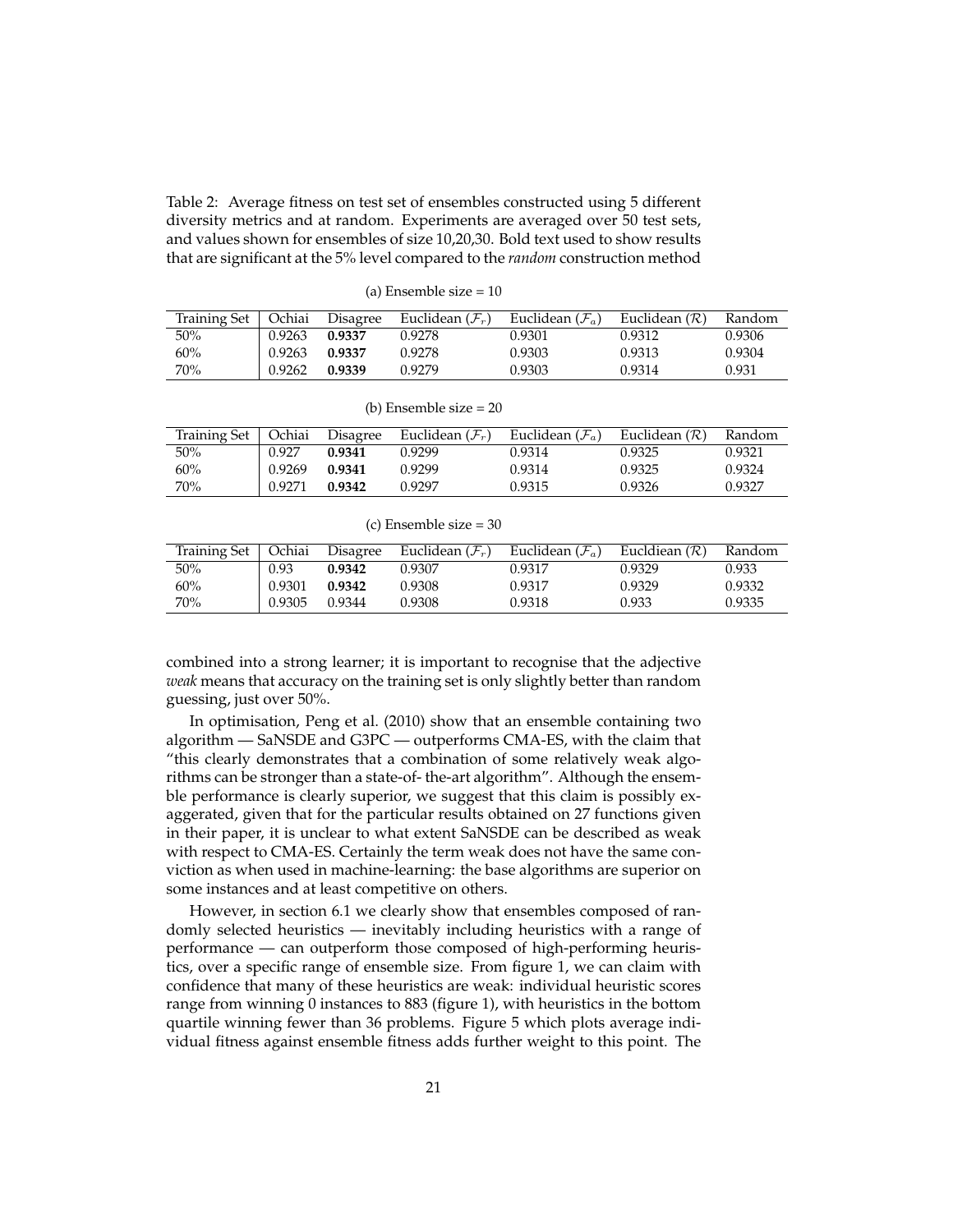average fitness of heuristics in the random ensembles ranges between 0.66 and 0.69, yet leads to ensembles with fitness  $> 0.93$ . Lack of ability is clearly offset by diversity: this is backed up in figure 6 that shows that diversity in the random ensembles is much high than in elite ensembles, particularly at low ensemble sizes.

**Precise mechanisms for defining behaviour are required** Yuen and Zhang (2015) noted that a clearer understanding of the concept of complementary is required in order to better construct portfolios. We have proposed four different behavioural vectors, with corresponding diversity metrics. The behaviours can be calculated relative to a subset of algorithms (heuristics) under consideration or relative to an *oracle*, defining best-known solutions or relevant bounds.

These explicit definitions of behaviour and diversity represent a significant step beyond the intuitive notions of complementarity previously referred to (Tang et al., 2014), which the authors themselves acknowledge to be vague. The proposed methods are applicable for defining behaviour of an algorithm with respect to a set of problem instances, and therefore for ensembles which are used to solve classes of problems. Although solution fitness has been used to define vectors in this instance, this can easily be replaced by (for example) speed or worst-case behaviour, depending on the application. Alternative definitions are necessary for approaches in which the members of an ensemble collaborate to solve a single instance, e.g. (Grobler et al., 2015). An interesting future direction here would be to define a reference set of instances for a problem domain containing a wide range of diverse instances, as a gold-standard against which diversity of any algorithm could be measured.

**Choice of diversity metric matters** In relation to the construction of ensembles using diversity as a metric, Tang et al. (2006) pointed out (in a machinelearning context) that "if one exploits diversity measures as criteria to select the base classifiers, then the diversity measure is required to be precise, since the choice of diversity measure will directly influence the final ensemble .....this is a problem that is important for practical implementation that needs to be noted."

Empirical results in section 7.2 that evaluated five different metrics showed this also holds in optimisation, with the *disagree* metric operating on the binary vector providing the best results on an unseen test-set, and the Ochiai metric performing particularly poorly. However in contrast to Tang et al. (2006) who are unable to use explicit diversity measures to construct any ensemble that outperforms common single algorithms from the literature, we find that the disagree metric leads to ensembles that are better than randomly composed ones and elite ensembles over a certain range. Thus, it appears with judicious choice, using diversity metrics in construction is a potential way forward for the optimisation community.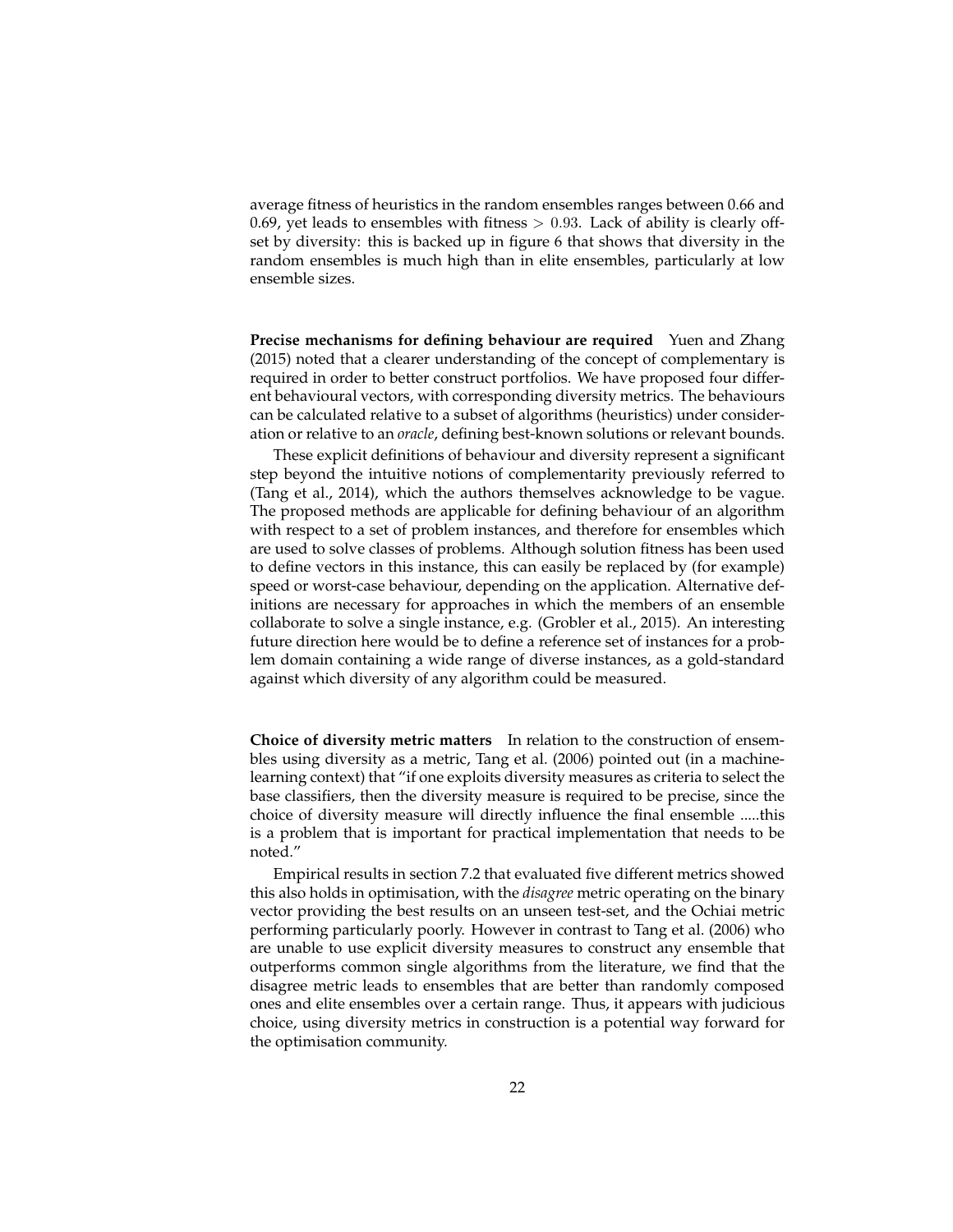## **9 Conclusion**

The algorithm-selection problem — identifying a specific algorithm to apply to an instance — is non-trivial (Rice, 1976). Ensemble methods offer a solution to this, by including a range of algorithms and with the potential for achieving a result that is better than any of the constituent algorithms. However, unlike in machine-learning, the theory of ensemble design is not well advanced in optimisation, particularly with respect to using meta-heuristic methods within the ensemble, rather than exact solvers.

Using a large set of algorithms in conjunction with a large set of problem instances, we have conducted the first in-depth investigation into the factors that underpin ensemble performance. We show that diversity trumps individual ability in certain cases, precise mechanisms for defining behaviour can be found, and that careful choice of diversity metric is required when using diversity to explicitly construct an ensemble. The new insights shed light on how to create good ensembles from existing algorithms. However, by harnessing the power of genetic programming to generate novel algorithms, those insights could additionally be used to evolve even better ensembles, in which diversity is maximised.

Although the investigation has been conducted purely in the bin-packing domain and using ensembles composed of a specific type of algorithm (i.e. a sequence of rules), we suggest that its findings can be generalised to other domains and to other types of algorithm. With respect to the former point, the bin-packing rules used to form sequences are simply constructive heuristics: they can be directly replaced by constructive heuristics appropriate to another domain (e.g TSP, JSSP) and we would expect the results to be similar. In terms of the latter, sequences could also be formed from population-based algorithms or other more complex heuristics to permit evaluation in domains that are not amenable to the use of simple heuristics. Fruitful directions in which this work can be pursued are likely to exploit genetic programming which can generate the large numbers of algorithms that might be required to maximise the potential of the ensemble, or use of hyper-heuristic methods which already are capable of generating 'new' algorithms by combining heuristics. Future work should also consider the application of ensembles to very large instance sets, themselves containing instances which are as diverse as possible; diversity in instances will encourage diversity in algorithms and vice versa.

# **References**

Breiman, L. (2001). Random forests. *Machine learning*, 45(1):5–32.

- Champely, S. and Chessel, D. (2002). Measuring biological diversity using euclidean metrics. *Environmental and Ecological Statistics*, 9(2):167–177.
- Falkenauer, E. (1996). A hybrid grouping genetic algorithm for bin packing. *Journal of Heuristics*, 2:5–30.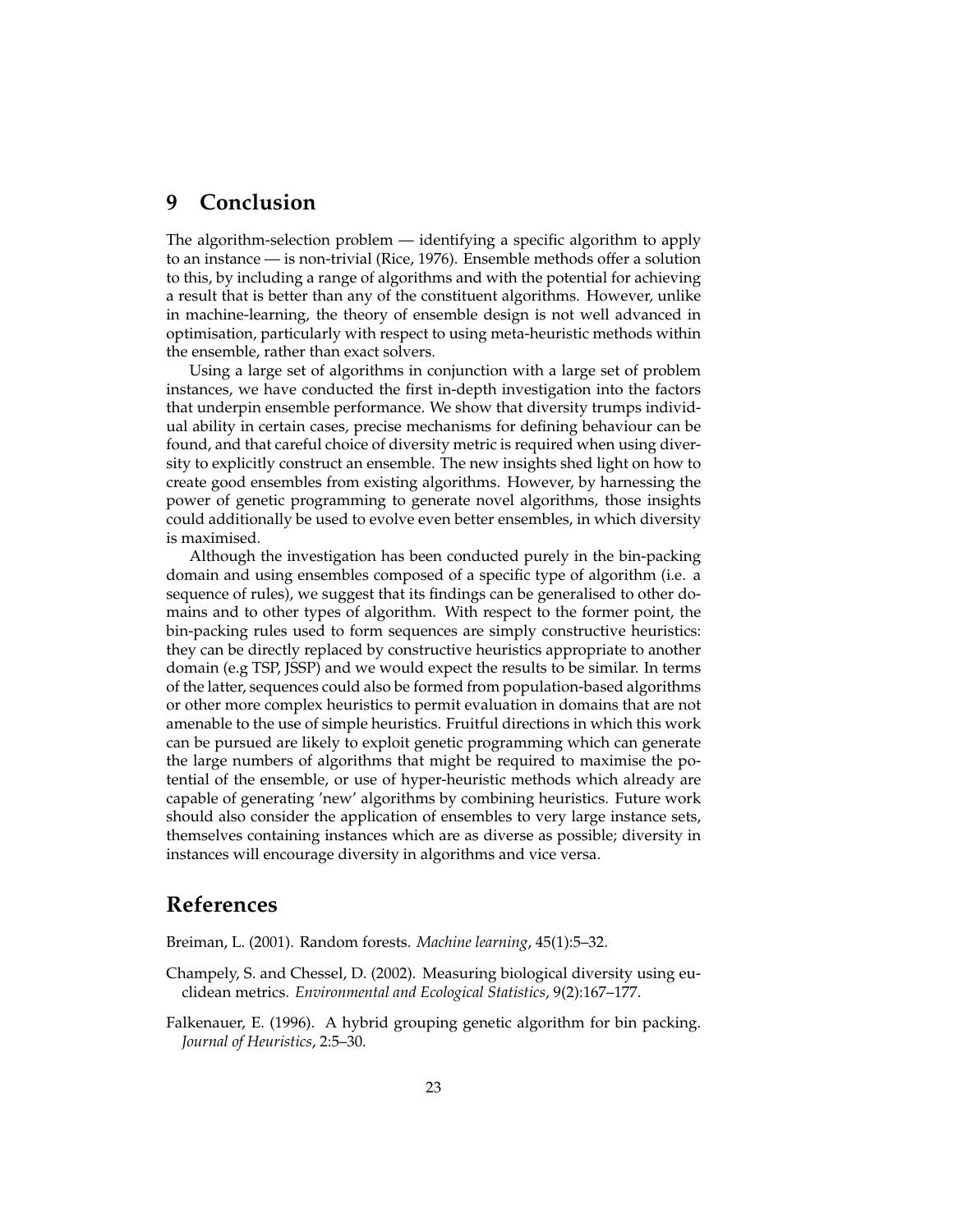- Garey, M. R. and Johnson, D. S. (1979). *Computers and intractability : a guide to the theory of NP-completeness*. A Series of books in the mathematical sciences. W.H. Freeman, San Francisco.
- Grobler, J., Engelbrecht, A. P., Kendall, G., and Yadavalli, V. (2015). Heuristic space diversity control for improved meta-hyper-heuristic performance. *Information Sciences*, 300:49 – 62.
- Hart, E. and Ross, P. (1998). A heuristic combination method for solving jobshop scheduling problems. In Eiben, A., Bäck, T., Schoenauer, M., and Schwefel, H.-P., editors, *Parallel Problem Solving from Nature PPSN V*, volume 1498 of *Lecture Notes in Computer Science*, pages 845–854. Springer Berlin / Heidelberg.
- Hart, E. and Sim, K. (2016). A hyper-heuristic ensemble method for static jobshop scheduling. *Evolutionary Computation*, in press.
- Ho, T. K. (1998). The random subspace method for constructing decision forests. *Pattern Analysis and Machine Intelligence, IEEE Transactions on*, 20(8):832–844.
- Hong, L. and Page, S. E. (2004). Groups of diverse problem solvers can outperform groups of high-ability problem solvers. *Proceedings of the National Academy of Sciences of the United States of America*, 101(46):16385–16389.
- Kotthoff, L. (2014). Algorithm selection for combinatorial search problems: A survey. *AI Magazine*, 35(3):48–60.
- Kuncheva, L. I. (2003). That elusive diversity in classifier ensembles. In *Pattern Recognition and Image Analysis*, pages 1126–1138. Springer.
- Kuncheva, L. I. and Whitaker, C. J. (2003). Measures of diversity in classifier ensembles and their relationship with the ensemble accuracy. *Machine learning*, 51(2):181–207.
- Legendre, P. and Legendre, L. F. (2012). *Numerical ecology*, volume 24. Elsevier.
- Liang, J., Qu, B., and Suganthan, P. (2013). Problem definitions and evaluation criteria for the cec 2014 special session and competition on single objective real-parameter numerical optimization. *Computational intelligence laboratory*.
- Mouret, J.-B. and Doncieux, S. (2012). Encouraging behavioral diversity in evolutionary robotics: An empirical study. *Evolutionary computation*, 20(1):91– 133.
- Park, J., Nguyen, S., Zhang, M., and Johnston, M. (2015). A single population genetic programming based ensemble learning approach to job shop scheduling. In *Proceedings of the Companion Publication of the 2015 Annual Conference on Genetic and Evolutionary Computation*, GECCO Companion '15, pages 1451–1452, New York, NY, USA. ACM.